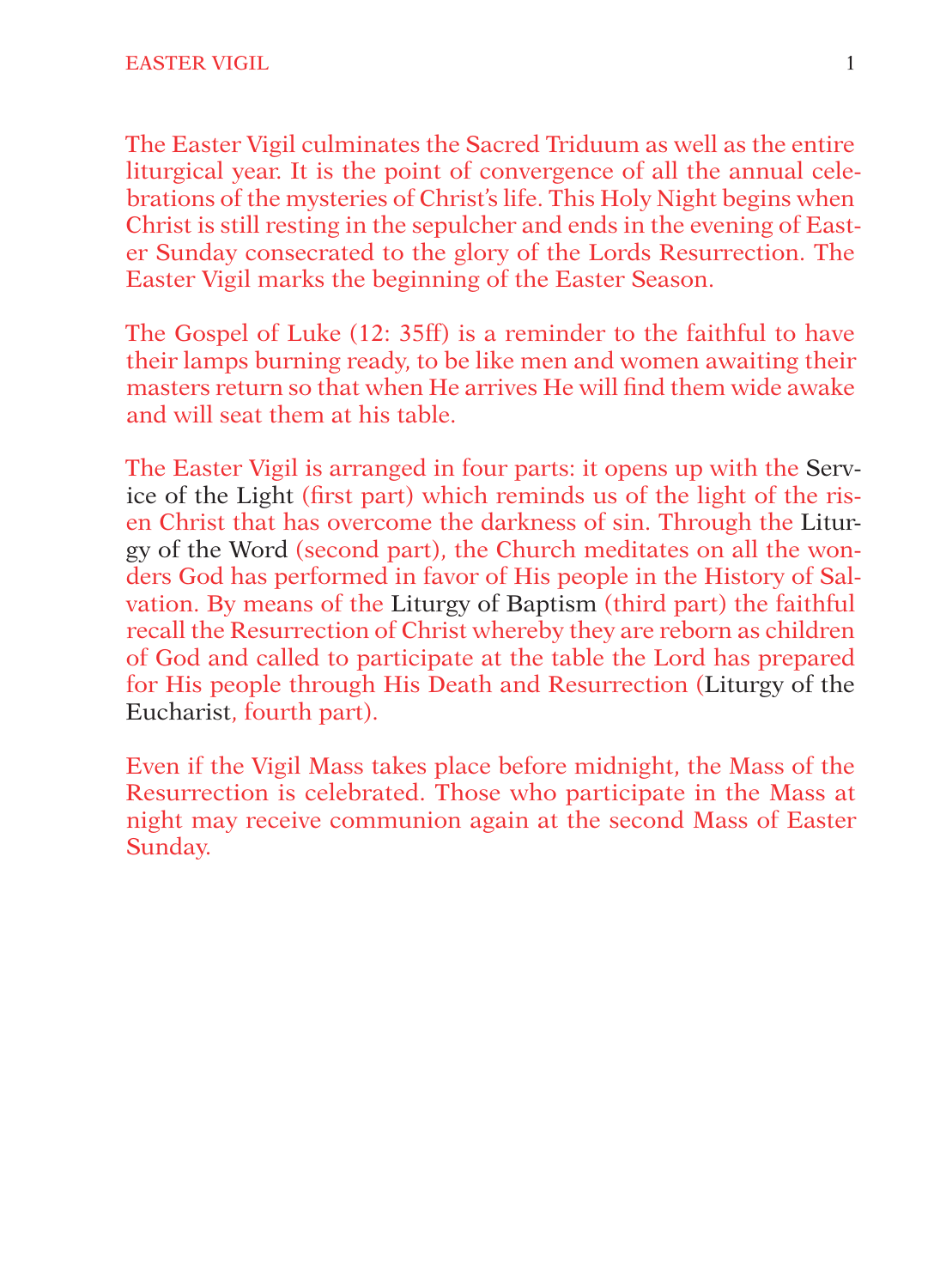# **PART ONE: SOLEMN BEGINNING OF THE VIGIL THE SERVICE OF LIGHT**

# **Blessing of the Fire and Lighting of the Candle**

The rite of the Easter candle symbolizes Christ, the light of the world, by whose Death and Resurrection triumphs over the darkness of sin.

All lights in the church are out. The faithful hold in their hands the candles that will be lighted with the fire from the Easter candle. A large fire is prepared in a suitable place outside the church. The celebrant goes there with the ministers, one of whom carries the Easter candle.

#### The Celebrant...

In nómine Patris, et Fílii, et Spíritus Sancti. R∕ Amen

In the name of the Father, and of the Son, and of the Holy Spirit. R∕ Amen.

#### … greets the faithful: Dóminus vobíscum.

R∫. Et cum spíritu tuo.

Fratres caríssimi, hac sacratíssima nocte, in qua Dóminus noster Iesus Christus de morte transívit ad vitam, Ecclésia invítat fílios dispérsos per orbem terrárum, ut ad vigilándum et orándum convéniant. Si ita memóriam egérimus Páschatis Dómini, audiéntes verbum et celebrántes mystéria eius, spem habébimus participándi triúmphum eius de morte et vivéndi cum ipso in Deo.

The Lord be with you. R∫. And also with you.

Dear friends in Christ, on this most holy night, when our Lord Jesus Christ passed from death to life, the Church invites her children throughout the world to come together in vigil and prayer. This is the Passover of the Lord: if we honor the memory of his Death and Resurrection by hearing His word and celebrating His mysteries, then we may be confident that we shall share His victory over death and live with Him for ever in God.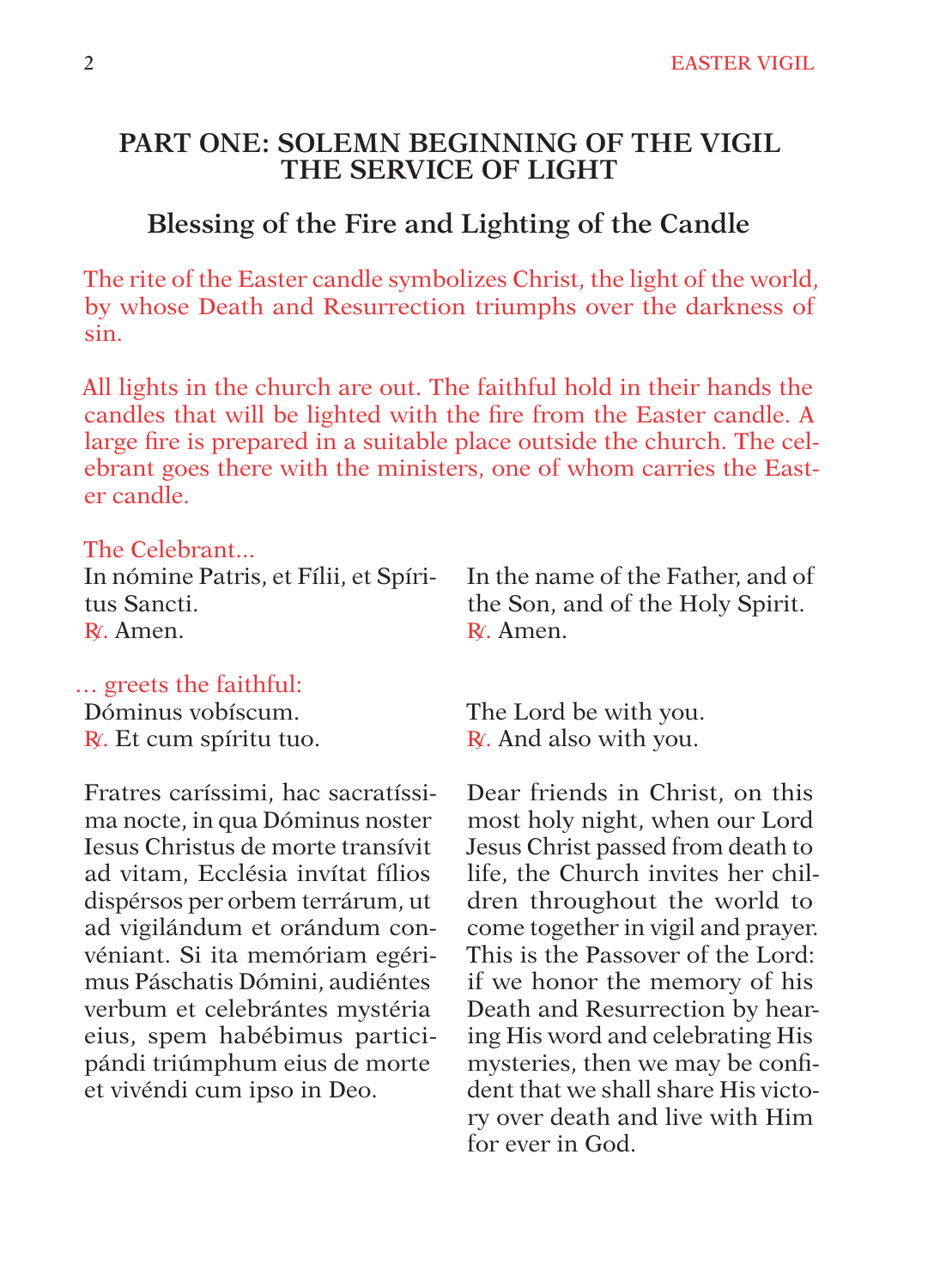#### Then the fire is blessed:

Orémus. Deus, qui per Fílium tuum claritátis tuæ ignem fidélibus contulísti, novum hunc ignem ✠ sanctífica, et concéde nobis, ita per hæc festa paschália cæléstibus desidériis inflammári, ut ad perpétuæ claritátis puris méntibus valeámus festa pertíngere. Per Christum Dóminum nostrum. R<sup>∫</sup> . Amen.

Let us pray. Father, we share in the light of your glory through your Son, the light of the world. Make this new fire  $\mathbf{\ddot{H}}$  holy, and inflame us with new hope. Purify our minds by this Easter celebration and bring us one day to the feast of eternal light. We ask this through Christ our Lord. R<sup>∫</sup> . Amen.

After the blessing of the new fire, a minister brings the Easter candle to the Celebrant, who cuts a cross in the wax with a stylus. Then he traces the Greek letter alpha above the cross, the letter omega below, and the numerals of the current year between the arms of the cross. Meanwhile he says: Christus heri et hódie (as he traces the vertical arm of the cross) Princípium et Finis (the horizontal arm) Alpha (Alpha, above the cross) et Omega (Omega, below the cross) Ipsíus sunt témpora (the first numeral in the upper left corner of the cross) et sæ´cula (the second numeral in the upper right corner of the cross) Ipsi glória et impérium (the third numeral in the lower left corner) per univérsa æternitátis sæcula. Amen. (the last numeral in the lower right corner) Christ yesterday and today the Beginning and the End Alpha and Omega all time belongs to Him and all the ages to Him be glory and power through every age for ever. Amen.

#### The Celebrant may insert five grains of incense in the candle. He does this in the form of a cross saying:

- 1. Per sua sancta vúlnera
- 1. By His holy

2. gloriósa

2. and glorious Wounds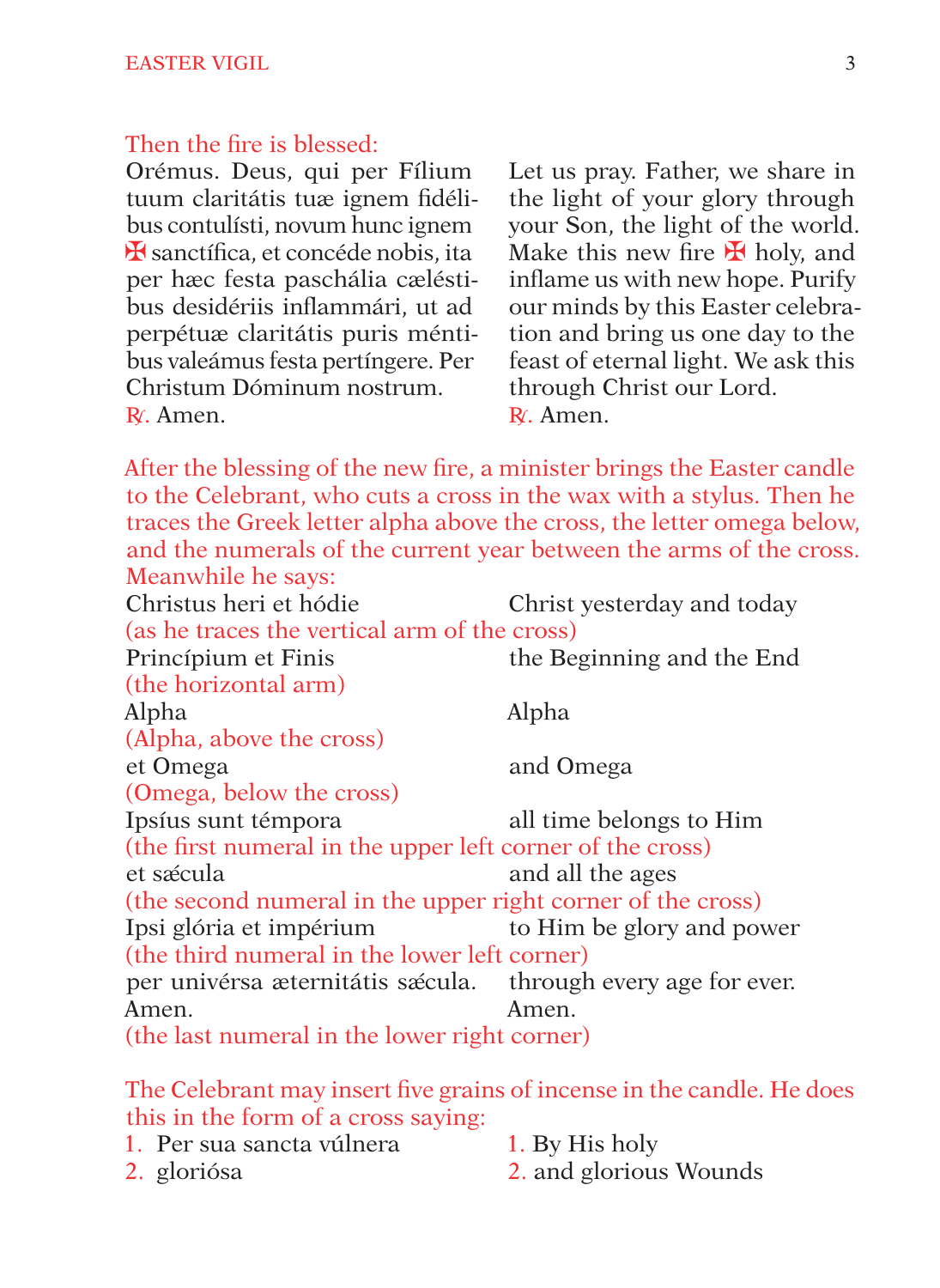| 3. custódiat               | 3. may Christ our Lord |
|----------------------------|------------------------|
| 4. et consérvet nos        | 4. guard us            |
| 5. Christus Dóminus. Amen. | 5. and keep us. Amen.  |

#### The Celebrant lights the candle from the new fire, saying:

géntis díssipet ténebras cordis et mentis.

Lumen Christi glorióse resur-May the Light of Christ, rising in glory, dispel the darkness of our hearts and minds.

# **Procession**

Then the Deacon takes the Easter candle, lifts it high, and sings: V<sup>∫</sup> . Lumen Christi. V<sup>∫</sup> . Christ our Light.

And all respond: R<sup>∫</sup> . Deo grátias.

R⊆Thanks be to God.



V<sup>∫</sup> . Lumen Christi. R<sup>∫</sup> . De-o gráti- as.

The Celebrant lights his candle from the Easter candle.

Then the procession begins. In the middle of the church the Deacon lifts the candle high and sings a second time:

| V. Lumen Christi. | <b>y</b> . Christ our Light. |
|-------------------|------------------------------|
| R. Deo grátias.   | <b>R.</b> Thanks be to God.  |

All light their candles from the Easter candle and continue in the procession. When the Deacon arrives before the altar, he faces the people and sings a third time:

| V. Lumen Christi. | <i>y</i> . Christ our Light. |
|-------------------|------------------------------|
| R. Deo grátias.   | <b>R.</b> Thanks be to God.  |

Then the lights in the church are turned on.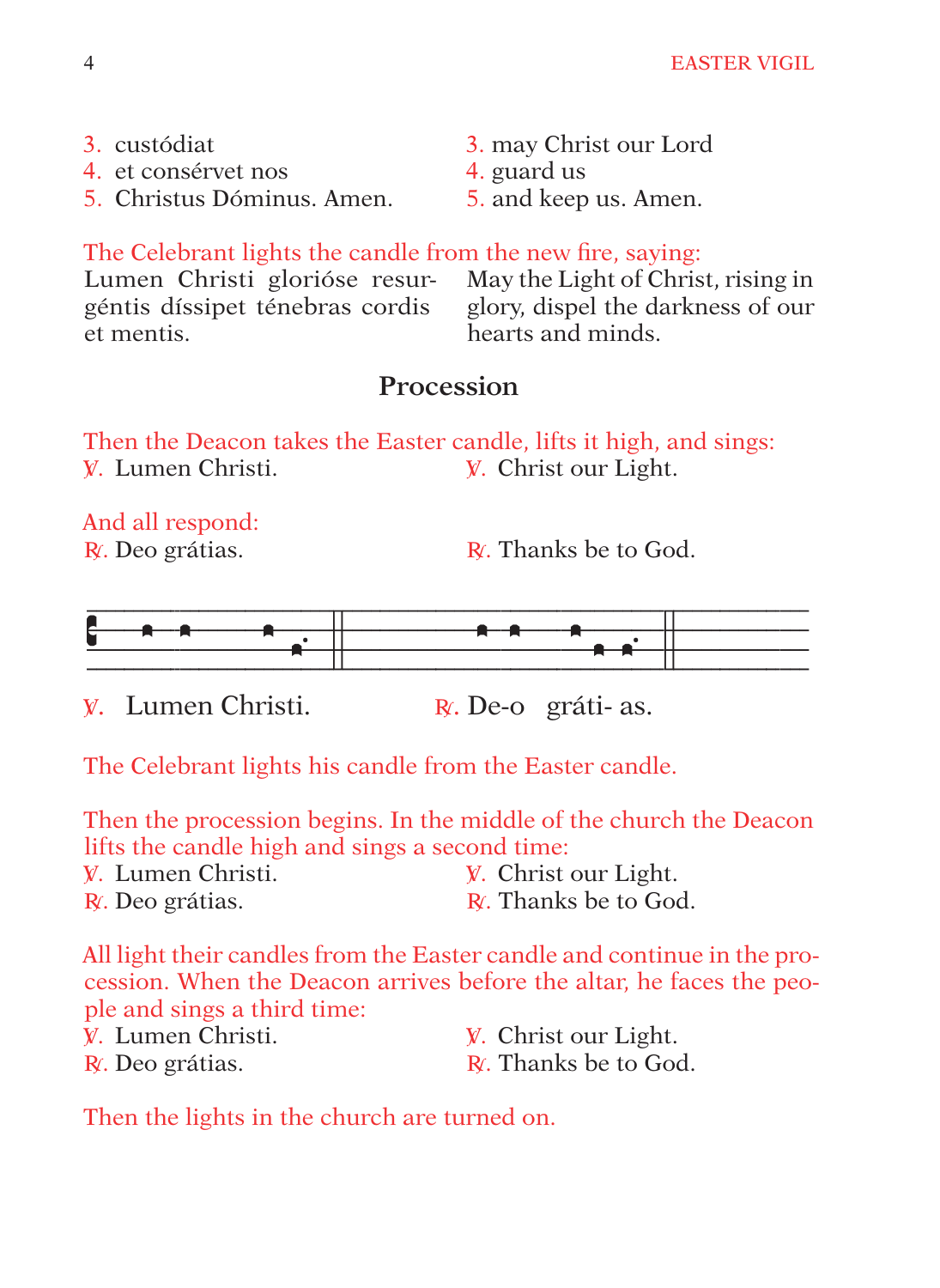#### **Easter Proclamation**

The Deacon incenses the book and the Easter candle and then he sings the Easter proclamation while the faithful remain standing holding the lighted candles.

Exsúltet iam angélica turba cælórum: exsúltent divína mystéria: et pro tanti Regis victória tuba ínsonet salutáris

Gáudeat et tellus tantis irradiáta fulgóribus: et, ætérni Regis splendóre illustráta, totíus orbis se séntiat amisísse calíginem.

Lætétur et mater Ecclésia. tanti lúminis adornáta fulgóribus: et magnis populórum vócibus hæc aula resúltet

Rejoice, heavenly powers! Sing, choirs of angels! Exult, all creation around God's throne! Jesus Christ, our King, is risen! Sound the trumpet of salvation.

Rejoice, O earth, in shining splendor, radiant in the brightness of your King! Christ has conquered! Glory fills you! Darkness vanishes forever!

Rejoice, O Mother Church! Exult in glory! The risen Savior shines upon you! Let this place resound with joy, echoing the mighty song of all God's people!



y. Dó-minus vo-bíscum.  $R$ . Et cum spí-ri-tu tu-o. The Lord be with you. And also with you.



V. Sursum cor-da.  $\mathbb{R}$ . Ha-bé-mus ad Dó-minum. Lift up your hearts. We lift them up to the Lord.



y. Grá-ti- as a-gámus Dó-mi-no De- o nostro. Let us give thanks to the Lord our God.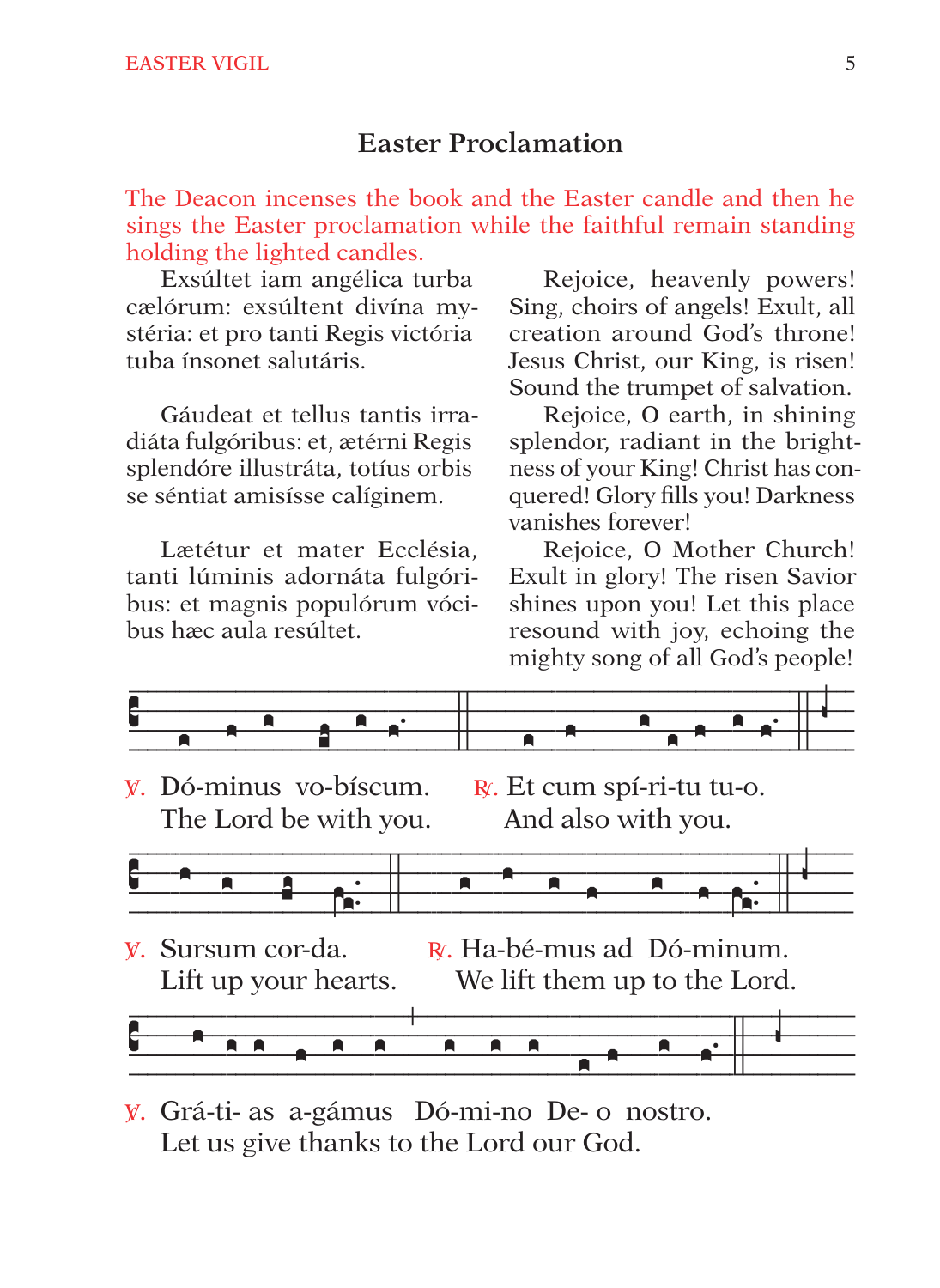

R∫. Di-gnum et iu-stum est. It is right to give him thanks and praise.

Vere dignum et iustum est, invisíbilem Deum Patrem omnipoténtem Filiúmque eius Unigénitum, Dóminum nostrum Iesum Christum, toto cordis ac mentis afféctu et vocis ministério personáre.

Qui pro nobis ætérno Patri Adæ débitum solvit, et véteris piáculi cautiónem pio cruóre detérsit.

Hæc sunt enim festa paschália, in quibus verus ille Agnus occíditur, cuius sánguine postes fidélium consecrántur.

Hæc nox est, in qua primum patres nostros, fílios Israel edúctos de Ægýpto, Mare Rubrum sicco vestígio transíre fecísti.

Hæc ígitur nox est, quæ peccatórum ténebras colúmnæ illuminatióne purgávit.

Hæc nox est, quæ hódie per univérsum mundum in Christo credéntes, a vítiis sæculi et calígine peccatórum segregátos, reddit grátiæ, sóciat sanctitáti.

Hæc nox est, in qua, destrúctis vínculis mortis, Christus ab ínferis victor ascéndit.

O mira circa nos tuæ pietátis

It is truly right that with all our hearts and minds and voices we should praise the unseen God, the all-powerful Father, and His only Son, our Lord Jesus Christ.

For Christ has ransomed us with his Blood, and paid for us the price of Adam's sin to our eternal Father!

This is our Passover feast, when Christ, the true Lamb, is slain, whose Blood consecrates the homes of all believers.

This is the night when first You saved our fathers: You freed the people of Israel from their slavery and led them dry-shod through the sea.

This is the night when the pillar of fire destroyed the darkness of sin!

This is the night when Christians everywhere, washed clean of sin and freed from all defilement, are restored to grace and grow together in holiness.

This is the night when Jesus Christ broke the chains of death and rose triumphant from the grave.

Father, how wonderful your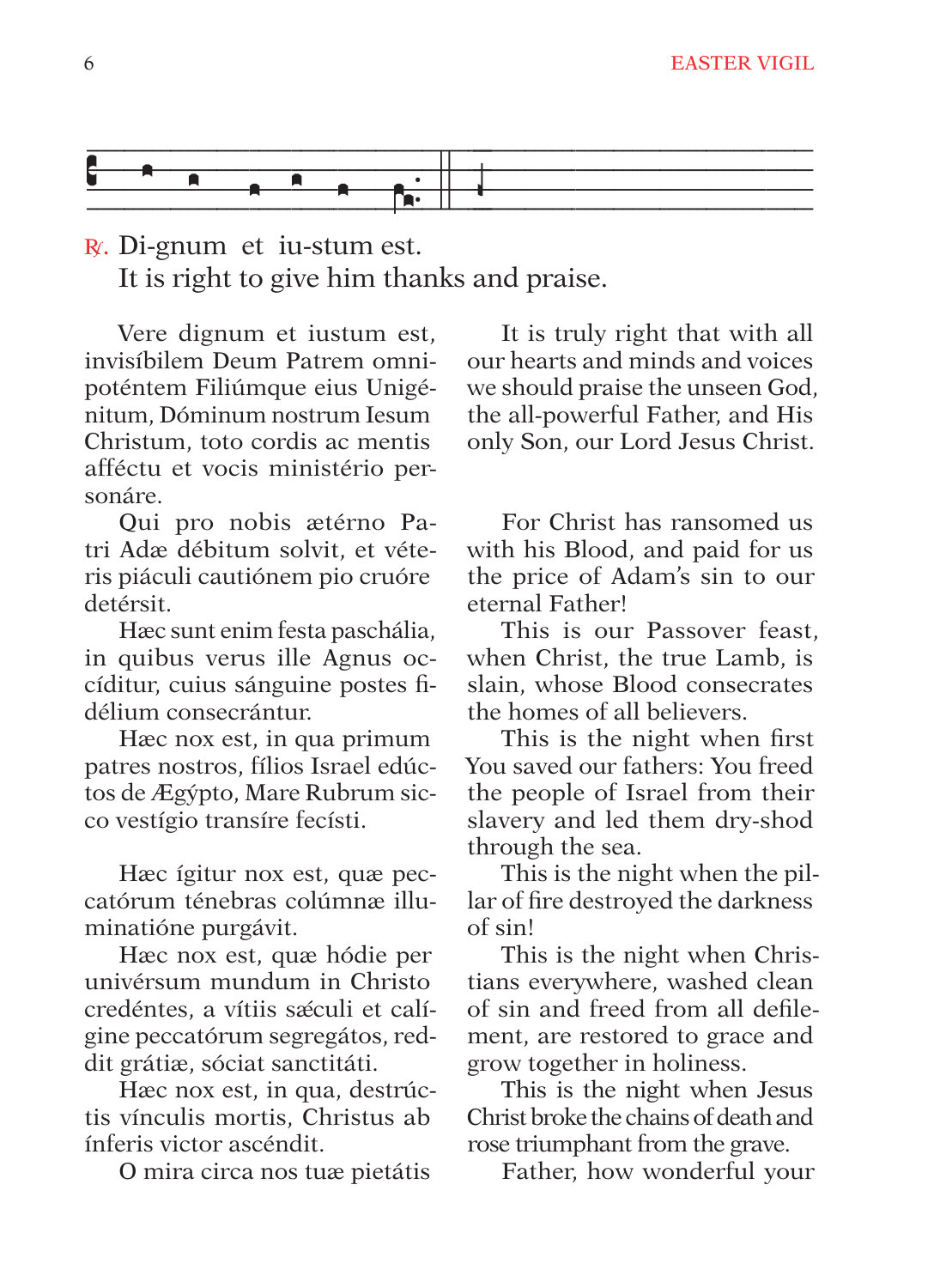dignátio! O inæstimábilis diléctio caritátis: ut servum redímeres, Fílium tradidísti!

O certe necessárium Adæ peccátum, quod Christi morte delétum est!

O felix culpa, quæ talem ac tantum méruit habére Redemptórem!

Huius ígitur sanctificátio noctis fugat scélera, culpas lavat: et reddit innocéntiam lapsis et mæstis lætítiam.

O vere beáta nox, in qua terrénis cæléstia, humánis divína iungúntur!

In huius ígitur noctis grátia, súscipe, sancte Pater, laudis huius sacrifícium vespertínum, quod tibi in hac cérei oblatióne sollémni, per ministrórum manus de opéribus apum, sacrosáncta reddit Ecclésia.

Orámus ergo te, Dómine, ut céreus iste in honórem tui nóminis consecrátus, ad noctis huius calíginem destruéndam, indefíciens persevéret. Et in odórem suavitátis accéptus, supérnis lumináribus misceátur. Flammas eius lúcifer matutínus invéniat: Ille, inquam, lúcifer, qui nescit occásum: Christus Fílius tuus, qui, regréssus ab ínferis, humáno géneri serénus illúxit, et vivit et regnat in sæcula sæculórum. R<sup>∫</sup> . Amen.

care for us! How boundless your merciful Love! To ransom a slave You gave away Your Son.

O happy fault, O necessary sin of Adam, which gained for us so great a Redeemer!

Most blessed of all nights, chosen by God to see Christ rising from the dead!

The power of this holy night dispels all evil, washes guilt away, restores lost innocence, brings mourners joy; it casts out hatred, brings us peace, and humbles earthly pride.

Night truly blessed when heaven is wedded to earth and man is reconciled with God!

Therefore, heavenly Father, in the joy of this night, receive our evening sacrifice of praise, Your Church's solemn offering.

Accept this Easter candle, may it dispel the darkness of this night! May the Morning Star which never sets find this flame still burning: Christ, that Morning Star, who came back from the dead, and shed his peaceful light on all mankind, your Son who lives and reigns for ever and ever.

R<sup>∫</sup> . Amen.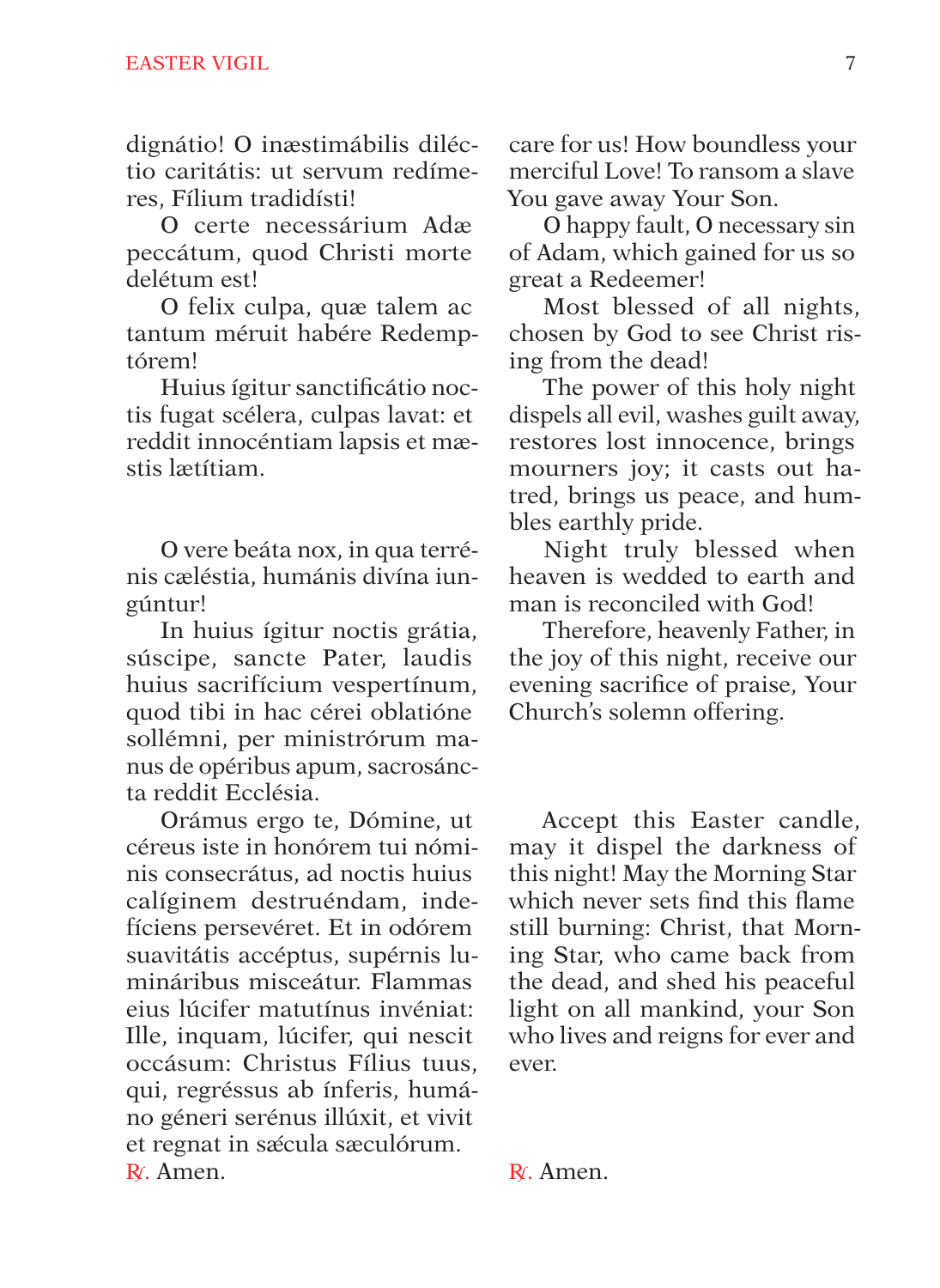# **PART TWO: LITURGY OF THE WORD**

The Liturgy of the Word recalls the great events of the history of salvation: creation—figure of the new creation won by Christ, the crossing of the Red Sea—figure of Baptism, etc. After each reading, the Celebrant says a prayer that makes explicit the meaning of the reading from the Old Testament in light of the New Testament.

The candles are put out. Before the readings begin, the Celebrant speaks to the people in these or similar words:

Vigíliam sollémniter ingréssi, fratres caríssimi, quiéto corde nunc verbum Dei audiámus. Meditémur, quómodo Deus pópulum suum elápsis tempóribus salvum fécerit, et novíssime nobis Fílium suum míserit Redemptórem. Orémus, ut Deus noster hoc paschále salvatiónis opus ad plenam redemptiónem perfíciat.

Dear friends in Christ, we have begun our solemn vigil. Let us now listen attentively to the word of God, recalling how he saved his people throughout history and, in the fullness of time, sent his own Son to be our Redeemer. Through this Easter celebration, may God bring to perfection the saving work he has begun in us.

# **First Reading**

#### A reading from the Book of Genesis 1:1.26-31a

In the beginning God created the heavens and the earth. God said, 'Let us make man in our own image, in the likeness of ourselves, and let them be masters of the fish of the sea, the birds of heaven, the cattle, all the wild beasts and all the reptiles that crawl upon the earth.´ God created man in the image of himself, in the image of God he created him; male and female he created them. God blessed them, saying to them, 'Be fruitful, multiply, fill the earth and conquer it. Be masters of the fish of the sea, the birds of heaven and all living animals on the earth.´ God said, 'See, I give you all the seed-bearing plants that are upon the whole earth, and all the trees with seed-bearing fruit; this shall be your food. To all wild beasts, all birds of heaven and all liv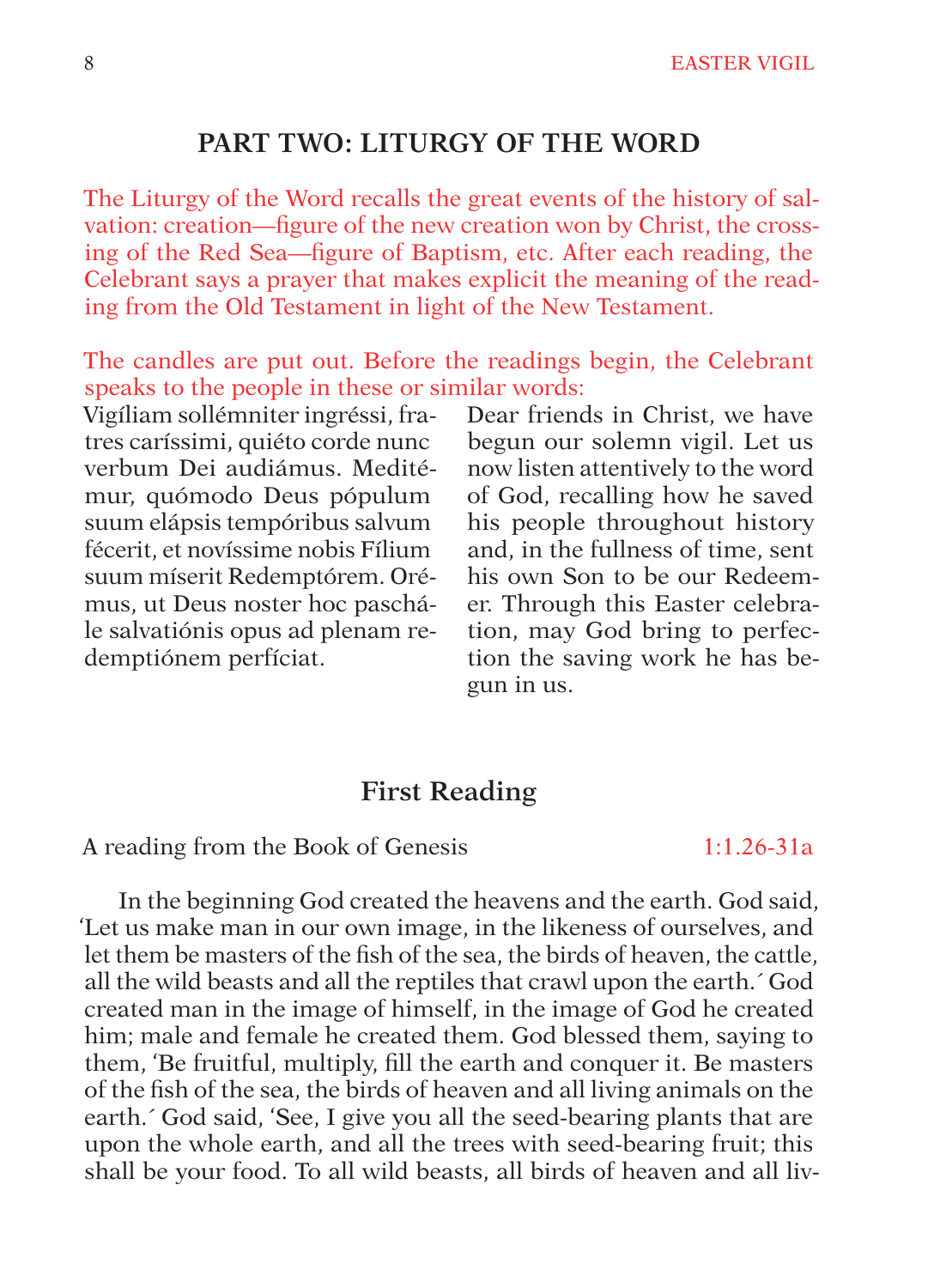ing reptiles on the earth I give all the foliage of plants for food.´ And so it was. God saw all he had made, and indeed it was very good.

Verbum Dómini. The Word of the Lord. R∫. Deo grátias. R∫. Thanks be to God.

# **Responsorial Psalm**

Ps 103:1-2a.5-6.10.12.13-14.24.35c (R∴ cf. 30)

R<sup>∫</sup> . Emítte spíritum tuum, Dómine, et rénova fáciem terræ. Lord, send out your Spirit, and renew the face of the earth.

Bless the Lord, my soul! Lord God, how great you are, clothed in majesty and glory, wrapped in light as in a robe.  $\mathbb{R}^7$ .

You founded the earth on its base, to stand firm from age to age. You wrapped it with the ocean like a cloak: the waters stood higher than the mountains. R∩

You make springs gush forth in the valleys: they flow in between the hills. On their banks dwell the birds of heaven; from the branches they sing their song.  $\mathbb{R}$ .

From your dwelling you water the hills; earth drinks its fill of your gift. You make the grass grow for the cattle and the plants to serve man's needs. R∩

How many are your works, O Lord! In wisdom you have made them all. The earth is full of your riches. Bless the Lord, my soul!  $\mathbb{R}$ .

#### All stand. The Celebrant:

Orémus.

Deus, qui mirabíliter creásti hóminem et mirabílius redemísti, da nobis, quæsumus, contra oblectaménta peccáti mentis ratióne persístere, ut mereámur ad ætérna gáudia perveníre. Per Christum Dóminum nostrum. R<sup>∫</sup> . Amen.

Let us pray.

Lord God, the creation of man was a wonderful work, his redemption still more wonderful. May we persevere in right reason against all that entices to sin and so attain to everlasting joy. We ask this through Christ our Lord. R<sup>∫</sup> . Amen.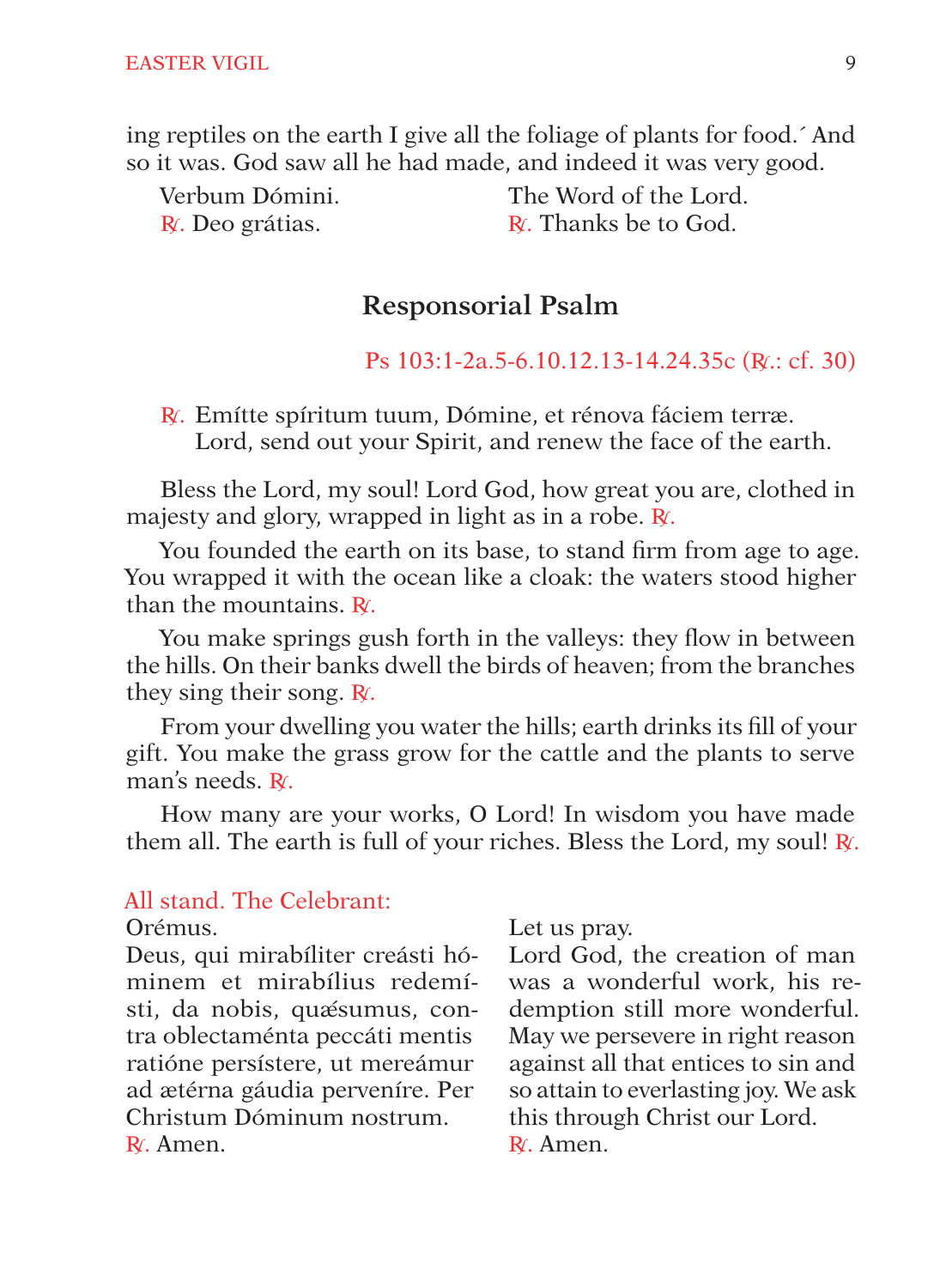## **Second Reading**

A reading from book of Exodus 14:15—15:1

The Lord said to Moses, Why do you cry to me so? Tell the sons of Israel to march on. For yourself, raise your staff and stretch out your hand over the sea and part it for the sons of Israel to walk through the sea on dry ground. I for my part will make the heart of the Egyptians so stubborn that they will follow them. So shall I win myself glory at the expense of Pharaoh, of all his army, his chariots, his horsemen. And when I have won glory for myself, at the expense of Pharaoh and his chariots and his army, the Egyptians will learn that I am the Lord.´

Then the angel of the Lord, who marched at the front of the army of Israel, changed station and moved to their rear. The pillar of cloud changed station from the front to the rear of them, and remained there. It came between the camp of the Egyptians and the camp of Israel. The cloud was dark, and the night passed without the armies drawing any closer the whole night long.

Moses stretched out his hand over the sea. The Lord drove back the sea with a strong easterly wind all night, and he made dry land of the sea. The waters parted and the sons of Israel went on dry ground right into the sea, walls of water to right and to left of them. The Egyptians gave chase: after them they went, right into the sea, all Pharaoh's horses, his chariots, and his horsemen. In the morning watch, the Lord looked down on the army of the Egyptians from the pillar of fire and of cloud, and threw the army into confusion. He so clogged their chariot wheels that they could scarcely make headway. Let us flee from the Israelites,' the Egyptians cried 'the Lord is fighting for them against the Egyptians!'

'Stretch out your hand over the sea,´ the Lord said to Moses 'that the waters may flow back on the Egyptians and their chariots and their horsemen.´ Moses stretched out his hand over the sea and, as day broke, the sea returned to its bed. The fleeing Egyptians marched right into it, and the Lord overthrew the Egyptians in the very middle of the sea. The returning waters overwhelmed the chariots and the horsemen of Pharaoh's whole army, which had followed the Israelites into the sea; not a single one of them was left. But the sons of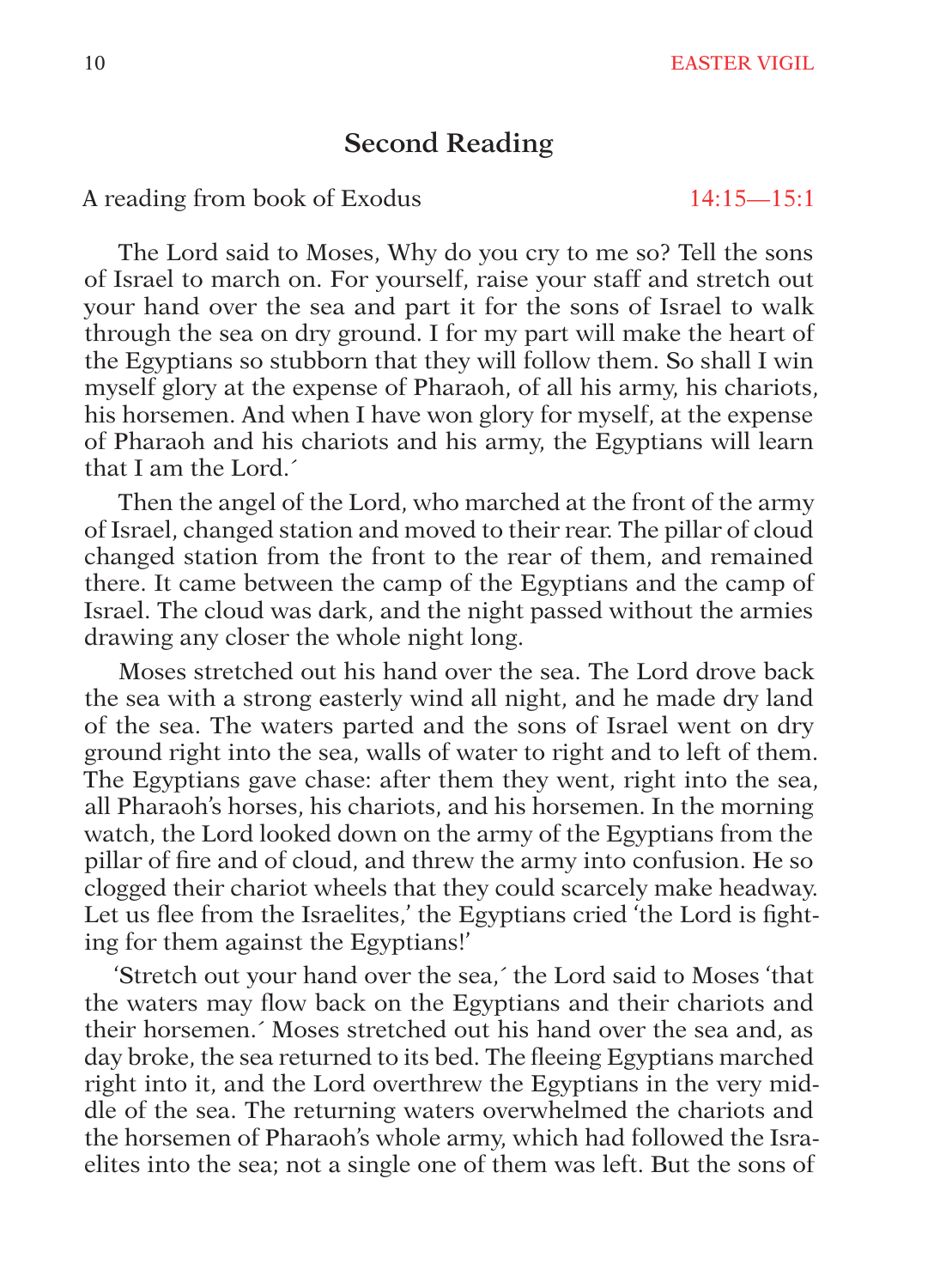Israel had marched through the sea on dry ground, walls of water to right and to left of them. That day, the Lord rescued Israel from the Egyptians, and Israel saw the Egyptians lying dead on the shore. Israel witnessed the great act that the Lord had performed against the Egyptians, and the people venerated the Lord; they put their faith in the Lord and in Moses, his servant. It was then that Moses and the sons of Israel sang this song in honour of the Lord:

# **Responsorial Psalm**

#### Ex  $15:1-2.3-4.5-6.17-18$  (R $\ldots$ 1a)

R<sup>∫</sup> . Cantémus Dómino: glorióse enim magnificátus est. Let us sing to the Lord; he has covered himself in glory.

I will sing to the Lord, glorious his triumph! Horse and rider he has thrown into the sea! The Lord is my strength, my song, my salvation. This is my God and I extol him, my father's God and I give him praise. R<sup>∫</sup> .

The Lord is a warrior! The Lord is his name. The chariots of Pharoah he hurled into the sea, the flower of his army is drowned in the sea. The deeps hide them; they sank like a stone.  $\mathbb{R}^2$ .

Your right hand, Lord, glorious in its power, your right hand, Lord, has shattered the enemy. In the greatness of your glory you crushed the foe. R∩.

You will lead your people and plant them on your mountain, the place, O Lord, where you have made your home, the sanctuary, Lord, which your hands have made. The Lord will reign for ever and ever. R<sup>∫</sup> .

### All stand. The Celebrant:

#### Orémus.

Deus, cuius antíqua mirácula étiam nostris tempóribus coruscáre sentímus, dum, quod uni pópulo a persecutióne Pharaónis liberándo déxteræ tuæ poténtia contulísti, id in salútem géntium per aquam regeneratiónis operáris, præsta, ut in Abrahæ fílios et

Let us pray.

Father, even today we see the wonders of the miracles you worked long ago. You once saved a single nation from slavery, and now you offer that salvation to all through baptism. May the peoples of the world become true sons of Abraham and prove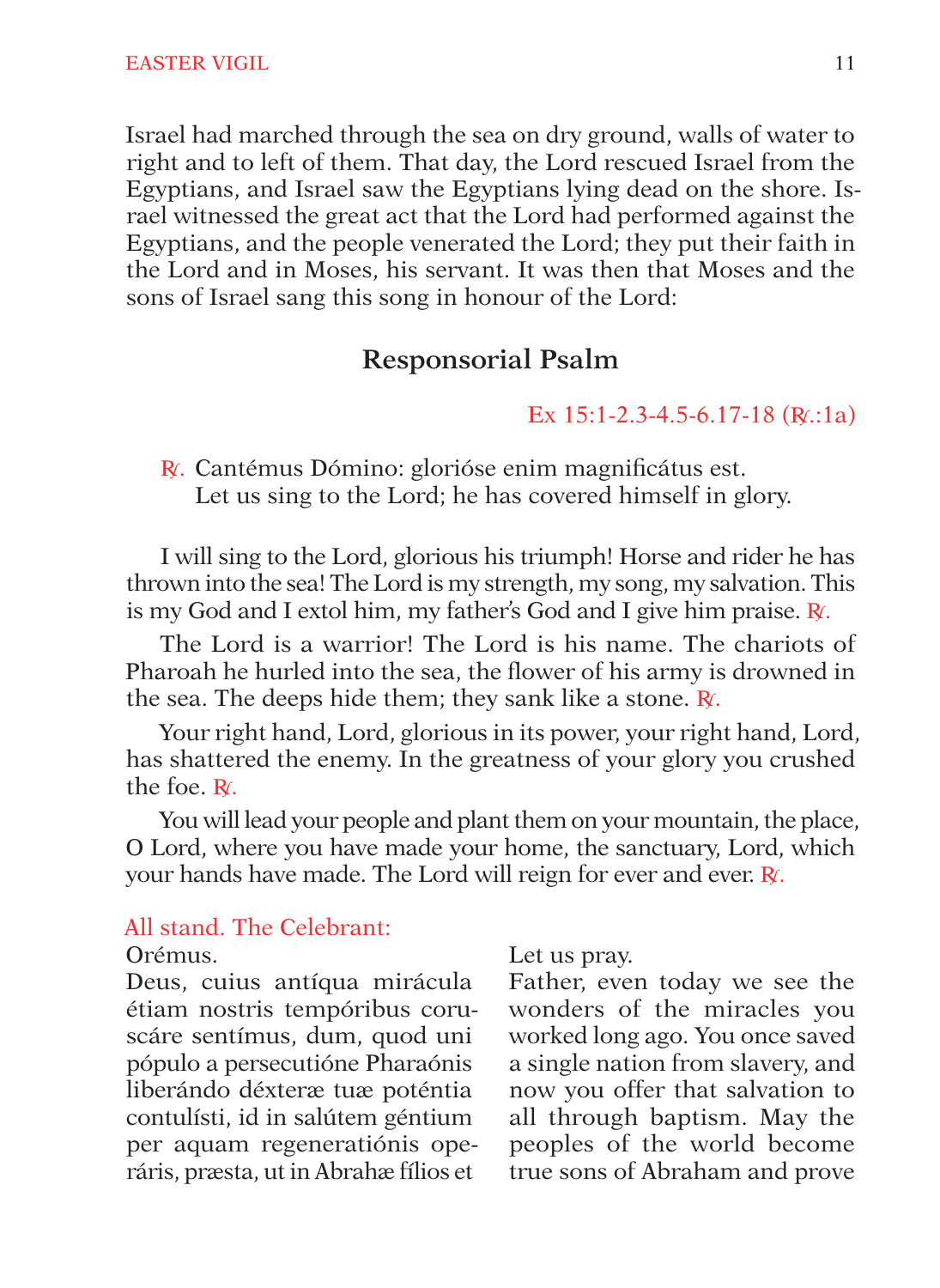in Israelíticam dignitátem totíus mundi tránseat plenitúdo. Per Christum Dóminum nostrum. R∕ Amen.

worthy of the heritage of Israel. We ask this through Christ our Lord.

R<sup>∫</sup> . Amen.

# **Third Reading**

A reading from the Book of the Prophet of Ezekiel 36:16-28

The word of the Lord was addressed to me as follows: 'Son of man, the members of the House of Israel used to live in their own land, but they defiled it by their conduct and actions. I then discharged my fury at them because of the blood they shed in their land and the idols with which they defiled it. I scattered them among the nations and dispersed them in foreign countries. I sentenced them as their conduct and actions deserved. And now they have profaned my holy name among the nations where they have gone, so that people say of them, "These are the people of the Lord; they have been exiled from his land.¨ But I have been concerned about my holy name, which the House of Israel has profaned among the nations where they have gone.

And so, say to the House of Israel, "The Lord says this: I am not doing this for my sake, House of Israel, but for the sake of my holy name, which you have profaned among the nations where you have gone. I mean to display the holiness of my great name, which has been profaned among the nations, which you have profaned among them. And the nations will learn that I am the Lord –it is the Lord who speaks– when I display my holiness for your sake before their eyes.

Then I am going to take you from among the nations and gather you together from all the foreign countries, and bring you home to your own land. I shall pour clean water over you and you will be cleansed; I shall cleanse you of all your defilements and all your idols. I shall give you a new heart, and put a new spirit in you; I shall remove the heart of stone from your bodies and give you a heart of flesh instead. I shall put my spirit in you, and make you keep my laws and sincerely respect my observances. You will live in the land which I gave your ancestors. You shall be my people and I will be your God"'.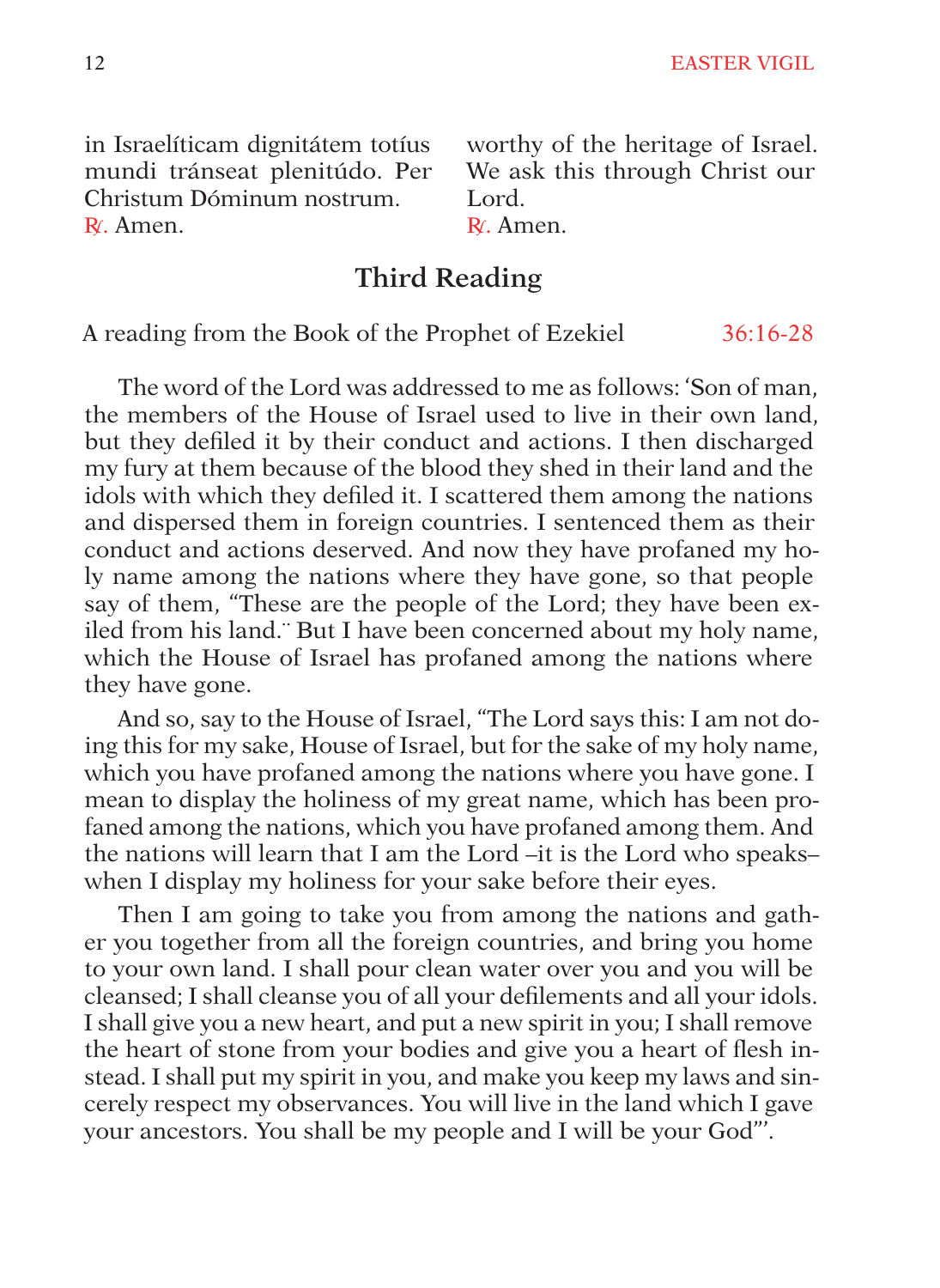Verbum Dómini. The Word of the Lord.<br> $R$  Deo grátias.  $R$  Thanks be to God. R⊖ Thanks be to God.

# **Responsorial Psalm**

Ps 41:3.5bcd; 42:3.4 (R<sup>∫</sup> . 41:2)

R<sup>∫</sup> . Quemádmodum desíderat cervus ad fontes aquárum, ita desíderat ánima mea ad te, Deus.

Like the deer that longs for running streams. my soul longs for you, my God.

My soul is thirsting for God. The God of my life; when can I enter and see the face of God? R⊖

How I would lead the rejoicing crowd into the house of God, amid cries of gladness and thanksgiving, the throng wild with joy. R∫.

O send forth your light and your truth; let these be my guide. Let them bring me to your holy mountain to the place where you  $dwell$   $R/$ 

And I will come to the altar of God, the God of my joy. My redeemer, I will thank you on the harp, O God, my God. R∫.

#### All stand. The Celebrant:

Orémus.

Deus, incommutábilis virtus et lumen ætérnum, réspice propítius ad totíus Ecclésiæ sacraméntum, et opus salútis humánæ perpétuæ dispositiónis efféctu tranquíllius operáre; totúsque mundus experiátur et vídeat deiécta érigi, inveteráta renovári et per ipsum Christum redíre ómnia in íntegrum, a quo sumpsére princípium. Qui vivit et regnat in sæculórum R<sup>∫</sup> . Amen.

Let us pray.

God of unchanging power and light, look with mercy and favor on your entire Church. Bring lasting salvation to mankind, so that the world may see the fallen lifted up, the old made new, and all things brought to perfection, through him who is their origin, our Lord Jesus Christ, who lives and reigns for ever and ever.

R<sup>∫</sup> . Amen.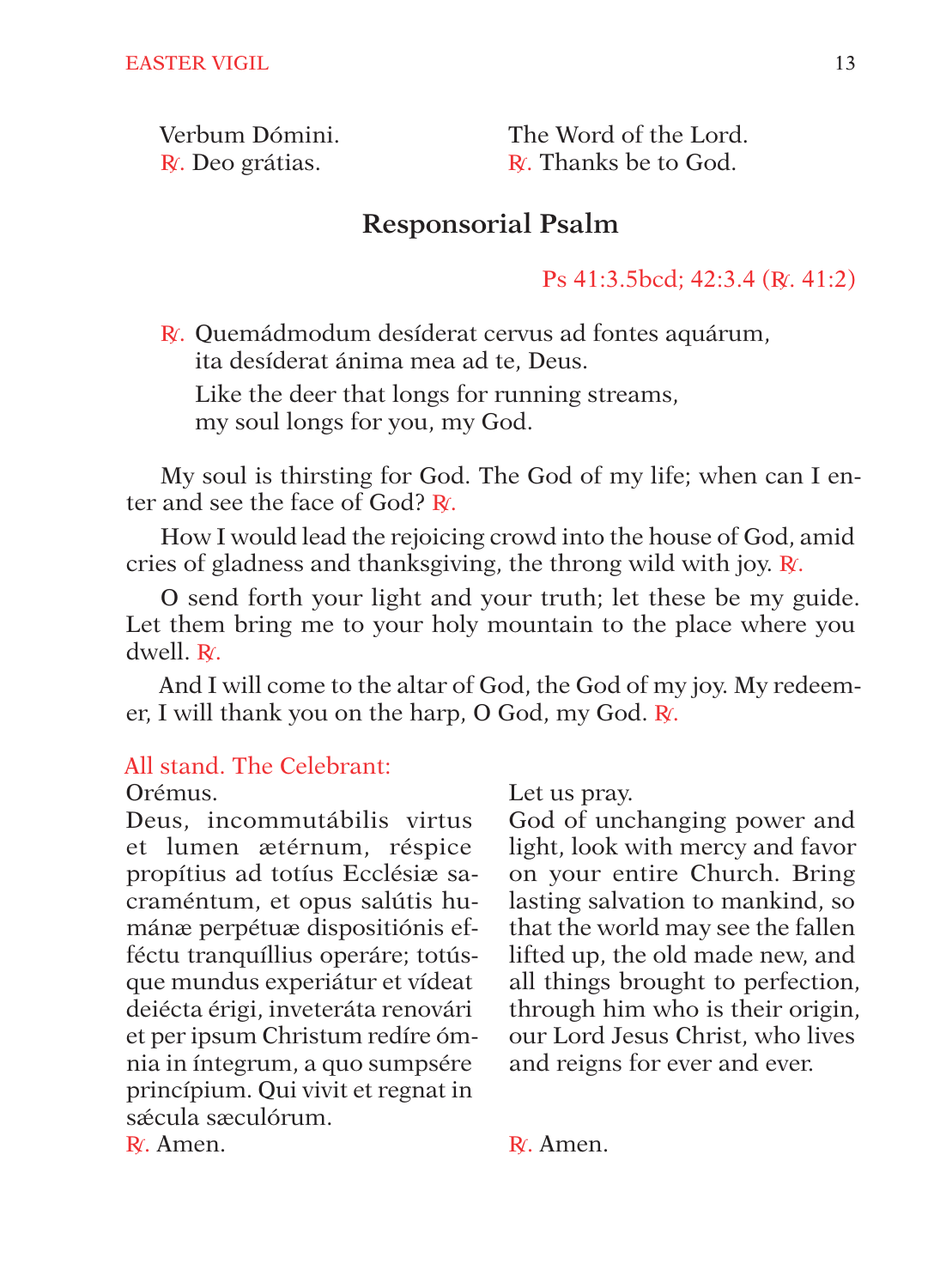**EASTER VIGIL** 

After the last reading from the Old Testament with its responsory and prayer, the altar candles are lighted, and the priest intones the Gloria, which is taken up by all present. The church bells are rung.

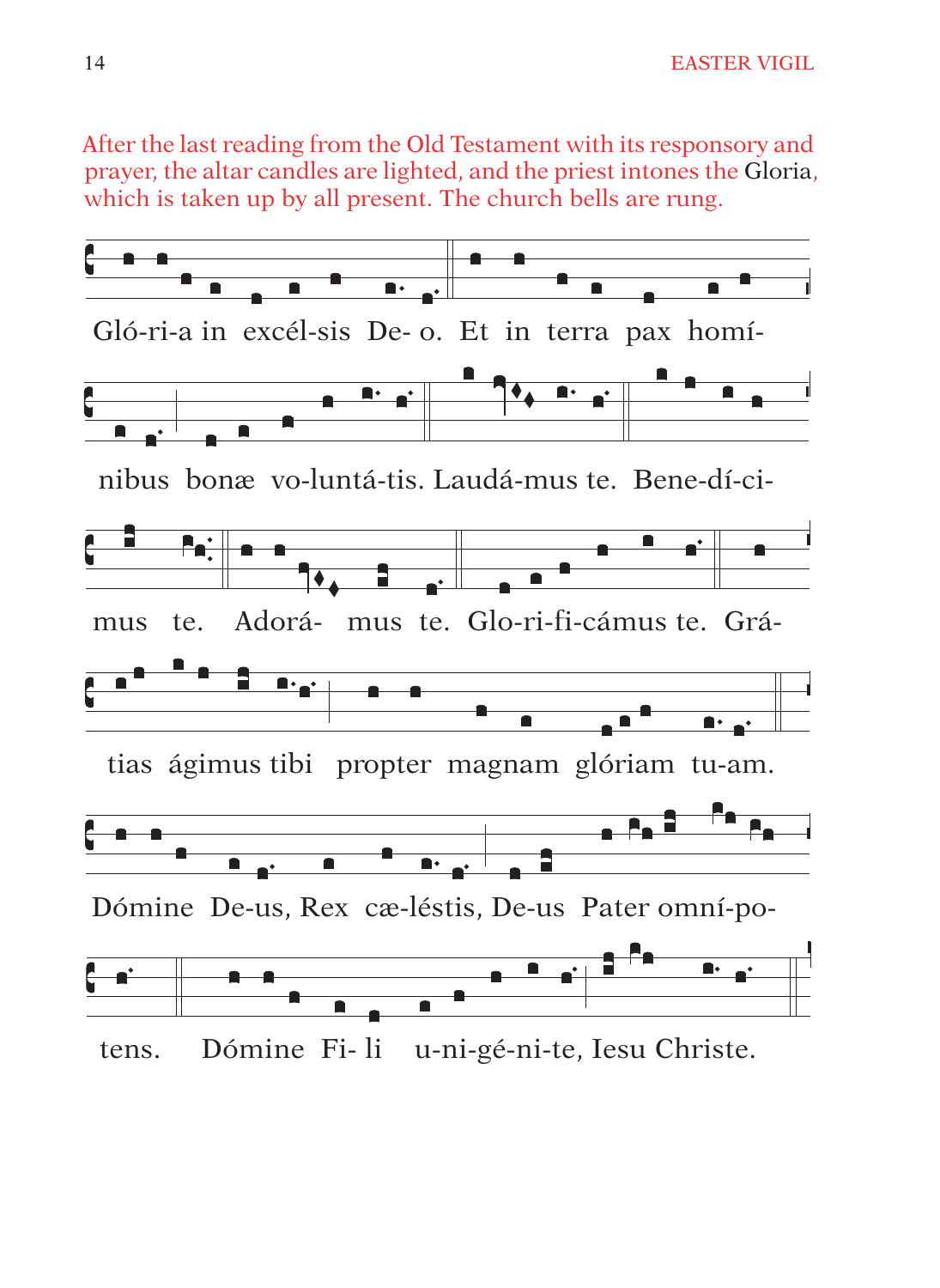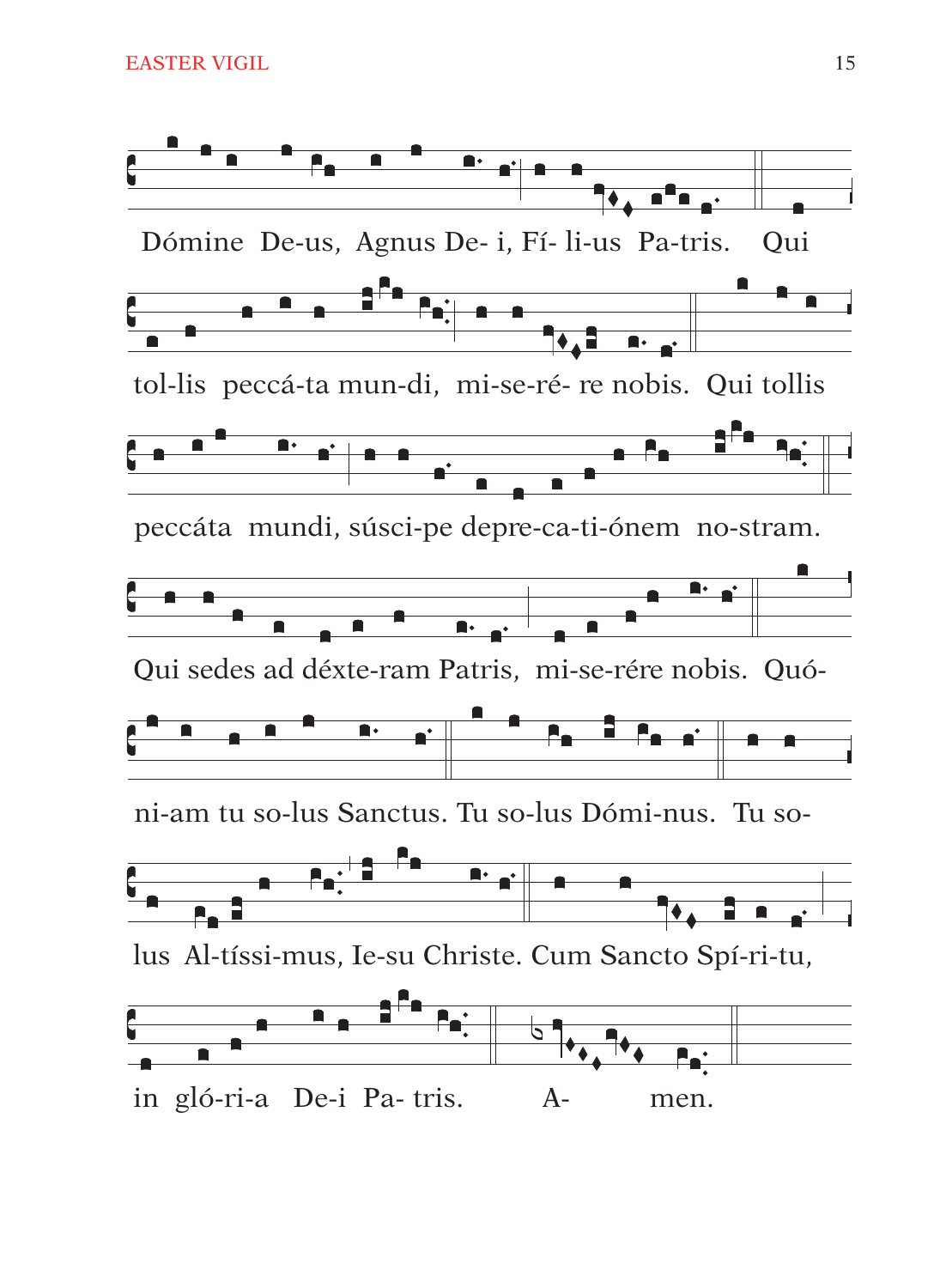### **Opening Prayer**

#### The Celebrant:

Orémus.

Deus, qui hanc sacratíssimam noctem glória domínicæ resurrectiónis illústras, éxcita in Ecclésia tua adoptiónis spíritum, ut, córpore et mente renováti, puram tibi exhibeámus servitútem. Per Dóminum nostrum Iesum Christum, Fílium tuum, qui tecum vivit et regnat in unitáte Spíritus Sancti, Deus, per ómnia sæcula sæculorum. R∕ Amen

Let us pray.

Lord God, you have brightened this night with the radiance of the risen Christ. Quicken the spirit of sonship in your Church; renew us in mind and body to give you whole-hearted service. Grant this through our Lord Jesus Christ, your Son, who lives and reigns with you and the Holy Spirit, one God, for ever and ever. R∕ Amen

# **Epistle**

A reading from the letter of St. Paul to the Romans 6:3-11

Brothers: When we were baptised in Christ Jesus we were baptised in his death; in other words, when we were baptised we went into the tomb with him and joined him in death, so that as Christ was raised from the dead by the Father's glory, we too might live a new life. If in union with Christ we have imitated his death, we shall also imitate him in his resurrection. We must realise that our former selves have been crucified with him to destroy this sinful body and to free us from the slavery of sin. When a man dies, of course, he has finished with sin. But we believe that having died with Christ we shall return to life with him: Christ, as we know, having been raised from the dead will never die again. Death has no power over him any more. When he died, he died, once for all, to sin, so his life now is life with God; and in that way, you too must consider yourselves to be dead to sin but alive for God in Christ Jesus.

| Verbum Dómini.     | The Word of the Lord. |
|--------------------|-----------------------|
| $R$ . Deo grátias. | R. Thanks be to God.  |

After the epistle all rise, and the Celebrant solemnly intones the Alleluia three times, which is repeated each time by all present.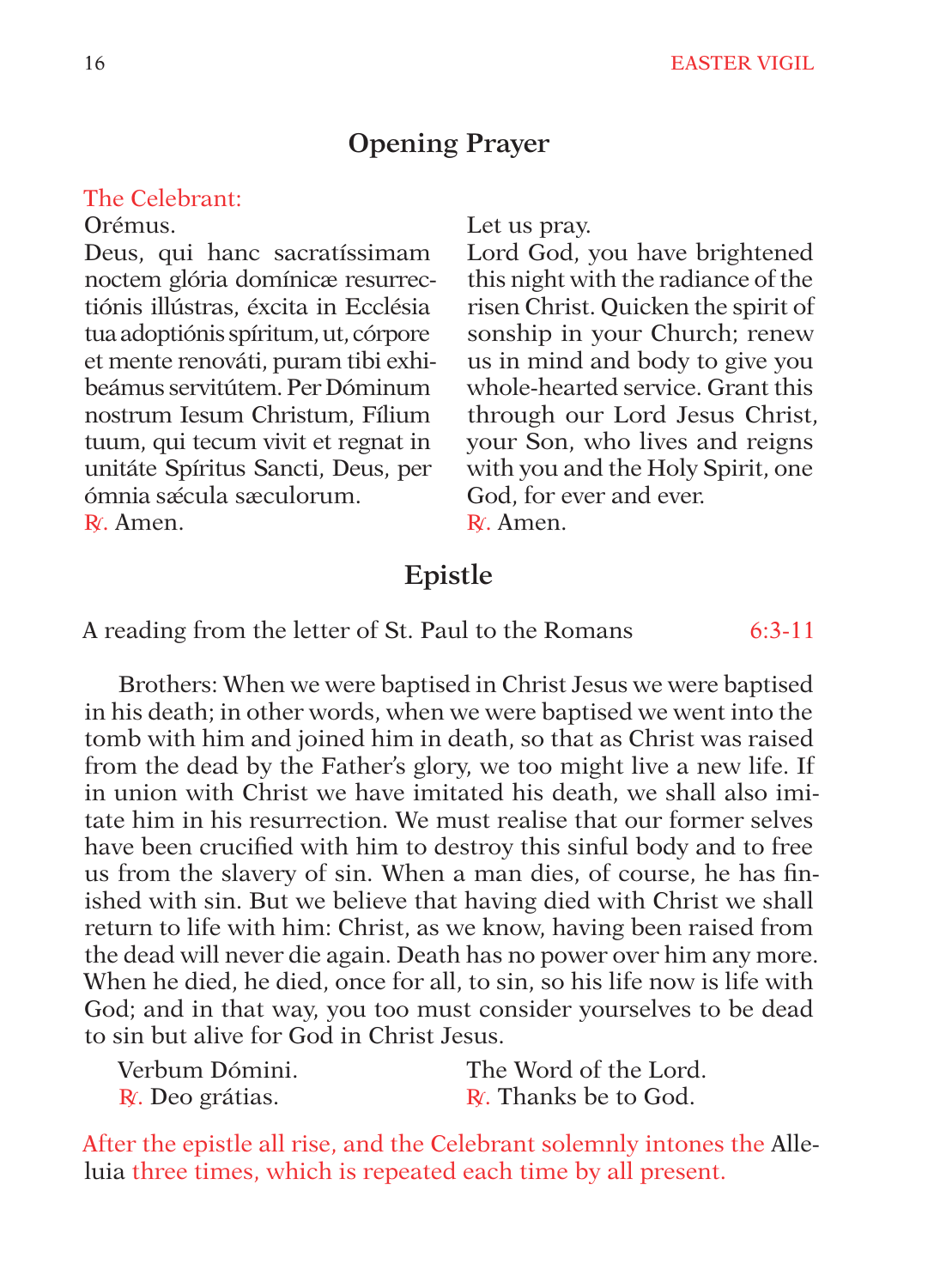

R. Alleluia, alleluia, alleluia!

Give thanks to the Lord for he is good, for his love endures for ever. Let the sons of Israel say: 'His love endures for ever'.

R. Alleluia, alleluia, alleluia!

The Lord's right hand has triumphed; his right hand raised me. I shall not die, I shall live and recount his deeds.

R. Alleluia, alleluia, alleluia!

The stone which the builders rejected has become the corner stone. This is the work of the Lord, a marvel in our eves.

R. Alleluia, alleluia, alleluia!



R. Gló-ri-a ti-bi, Dó-mi-ne. Glory to you, Lord. Ps 117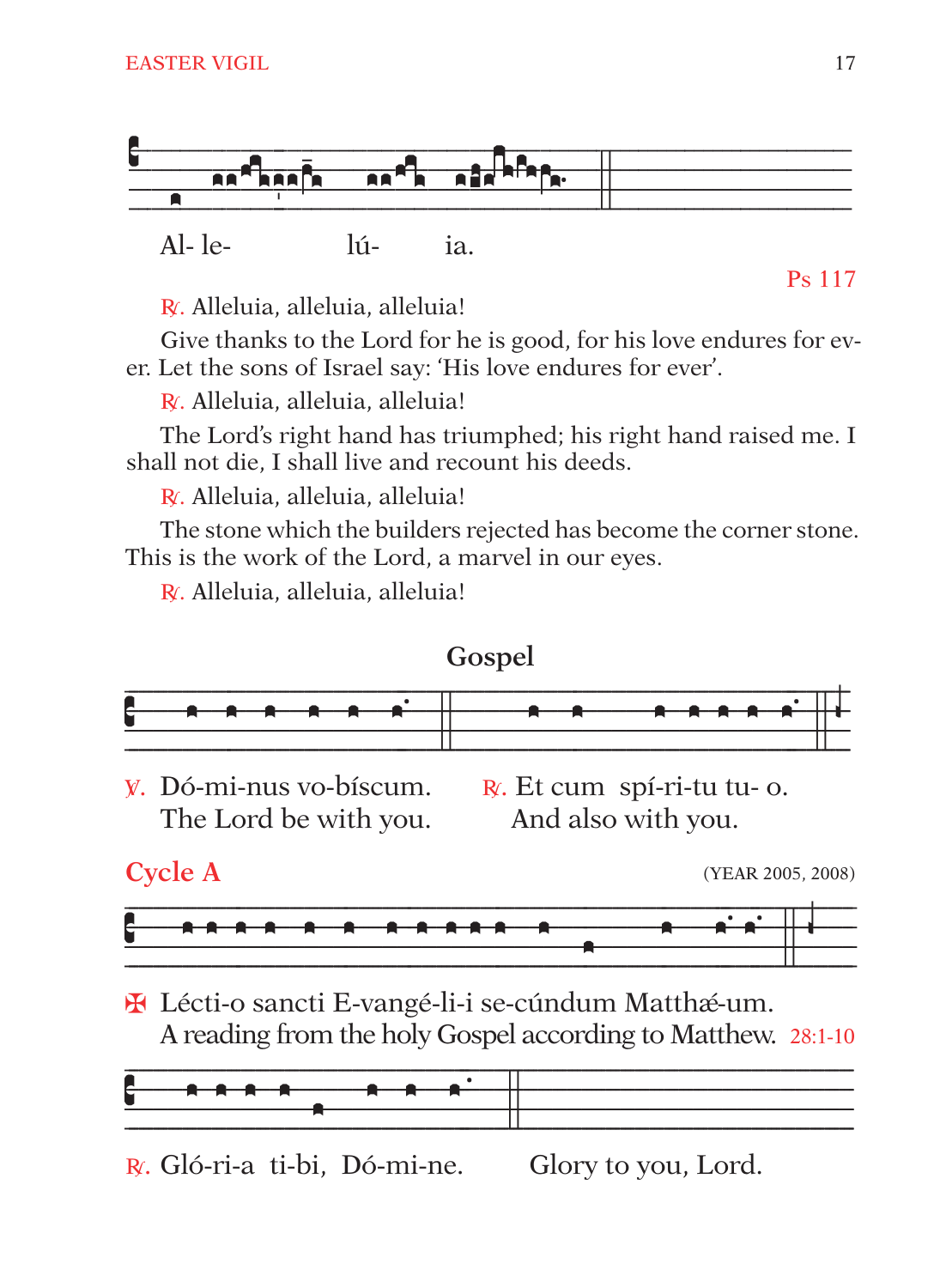18 EASTER VIGHT

After the sabbath, and towards dawn on the first day of the week, Mary of Magdala and the other Mary went to visit the sepulchre. And all at once there was a violent earthquake, for the angel of the Lord, descending from heaven, came and rolled away the stone and sat on it. His face was like lightning, his robe white as snow. The guards were so shaken, so frightened of him, that they were like dead men. But the angel spoke; and he said to the women, 'There is no need for you to be afraid. I know you are looking for Jesus, who was crucified. He is not here, for he has risen, as he said he would. Come and see the place where he lay, then go quickly and tell his disciples, "He has risen from the dead and now he is going before you to Galilee; it is there you will see him". Now I have told you'. Filled with awe and great joy the women came quickly away from the tomb and ran to tell the disciples. And there, coming to meet them, was Jesus. 'Greetings' he said. And the women came up to him and, falling down before him, clasped his feet. Then Jesus said to them, 'Do not be afraid; go and tell my brothers that they must leave for Galilee; they will see me there'.



V<sup>∫</sup> . Ver-bum Dó-mi-ni. R<sup>∫</sup> . Laus ti-bi, Chri-ste. The Gospel Praise to you, of the Lord. Lord Jesus Christ.

**Cycle B** (YEAR 2006, 2009)



✠ Lécti-o sancti E-vangé-li-i se-cúndum Mar-cum. A reading from the holy Gospel according to Mark. 16:1-7



R, Gló-ri-a ti-bi, Dó-mi-ne. Glory to you, Lord.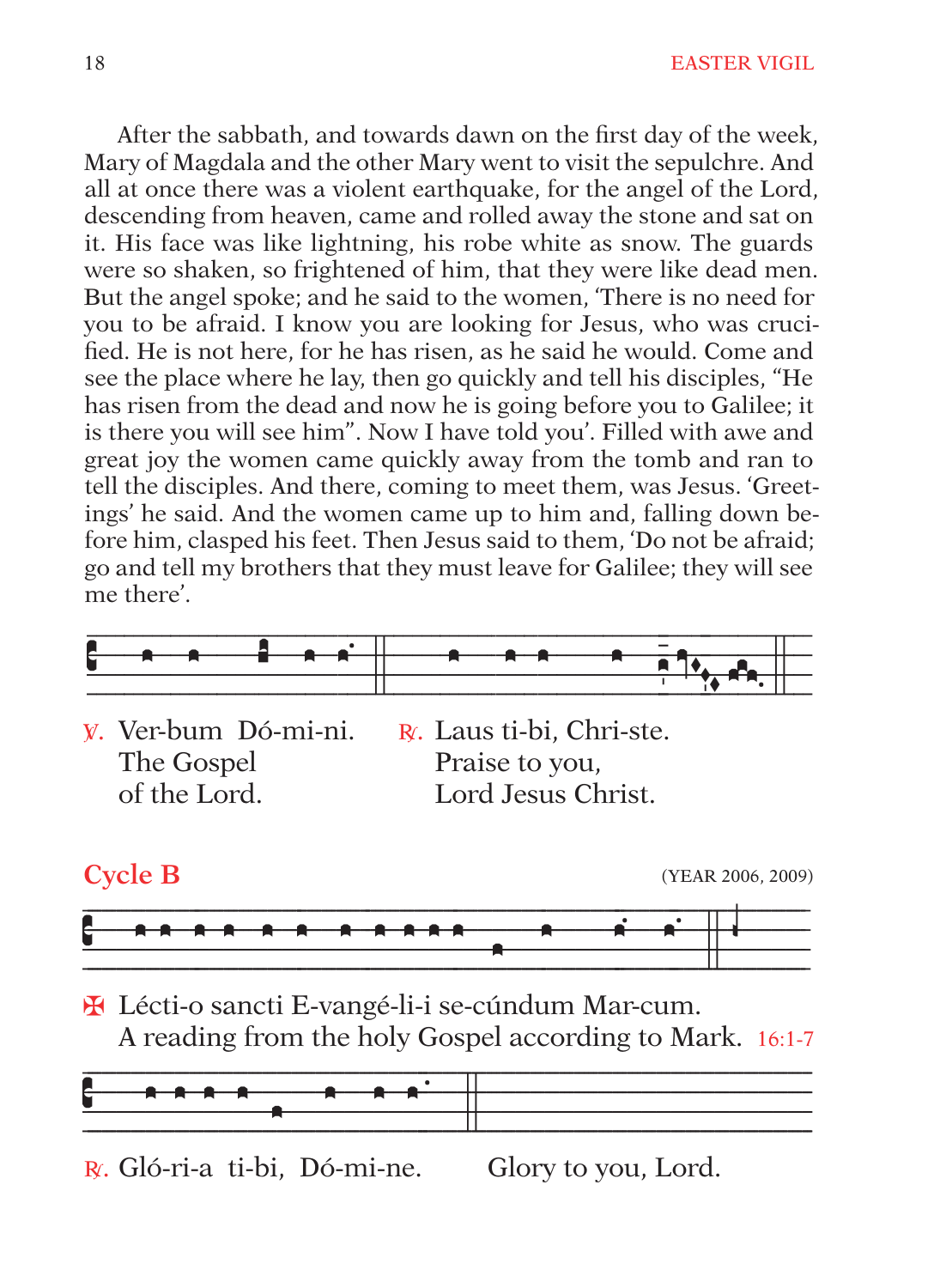When the sabbath was over. Mary of Magdala, Mary the mother of James, and Salome, bought spices with which to go and anoint him. And very early in the morning on the first day of the week they went to the tomb, just as the sun was rising. They had been saying to one another. 'Who will roll away the stone for us from the entrance to the tomb?' But when they looked they could see that the stone -which was very big –had already been rolled back. On entering the tomb they saw a young man in a white robe seated on the right-hand side. and they were struck with amazement. But he said to them, 'There is no need for alarm. You are looking for Jesus of Nazareth, who was crucified: he has risen, he is not here. See, here is the place where they laid him. But you must go and tell his disciples and Peter, "He is going before you to Galilee; it is there you will see him, just as he told you".



v. Ver-bum Dó-mi-ni. R. Laus ti-bi. Chri-ste. The Gospel Praise to you, of the Lord. Lord Jesus Christ.

# **Cycle C**

(YEAR 2007, 2010)



H Lécti-o sancti E-vangé-li-i se-cúndum Lu-cam. A reading from the holy Gospel according to Luke. 24:1-12



R. Gló-ri-a ti-bi, Dó-mi-ne. Glory to you, Lord.

On the first day of week, at the first sign of dawn, the women went to the tomb with the spices they had prepared. They found that the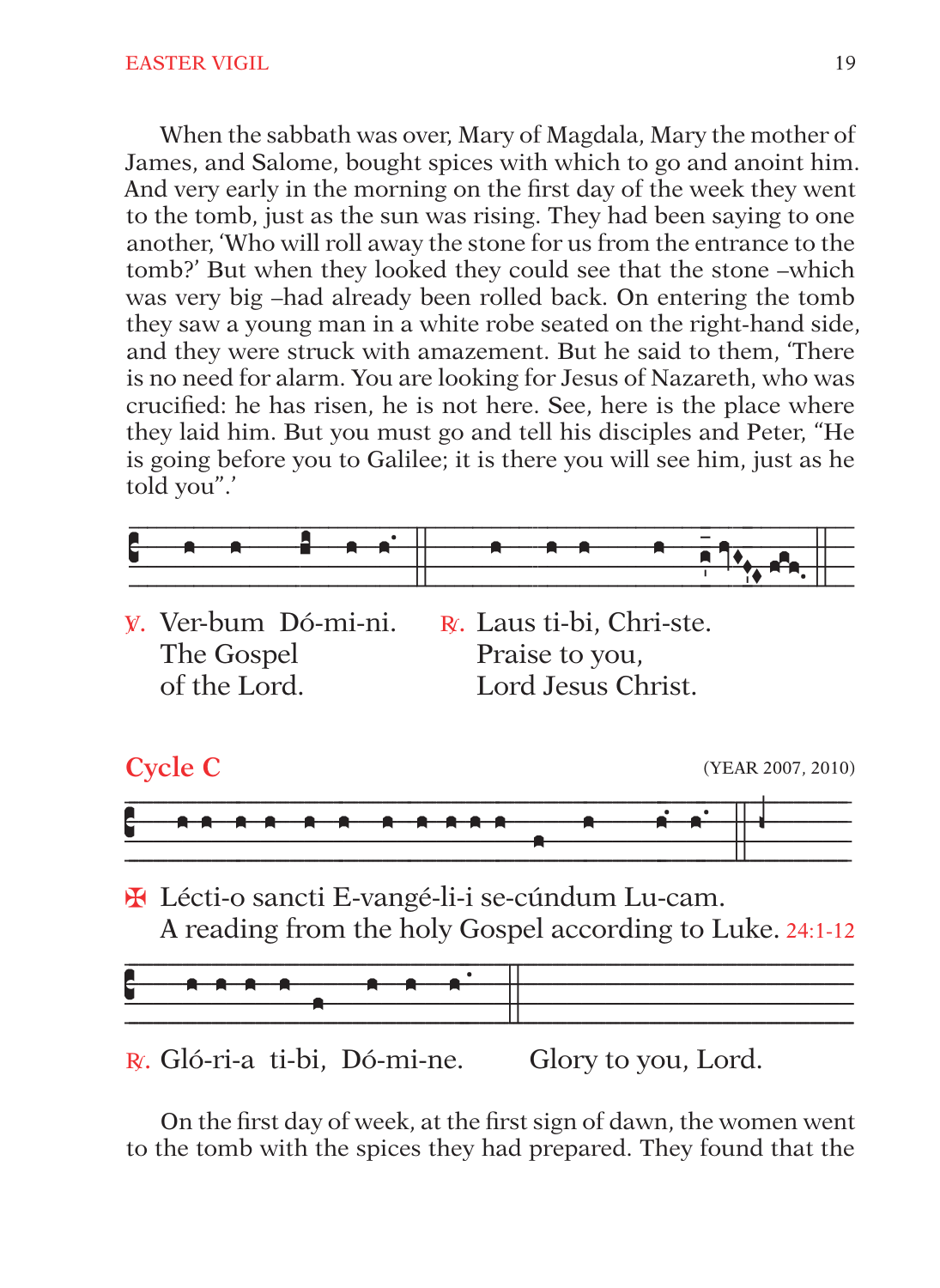stone had been rolled away from the tomb, but on entering discovered that the body of the Lord Jesus was not there. As they stood there not knowing what to think, two men in brilliant clothes suddenly appeared at their side. Terrified, the women lowered their eves. But the two men said to them. 'Why look among the dead for someone who is alive? He is not here; he has risen. Remember what he told you when he was still in Galilee: that the Son of Man had to be handed over into the power of sinful men and be crucified, and rise again on the third day?' And they remembered his words. When the women returned from the tomb they told all this to the Eleven and to all the others. The women were Mary of Magdala, Joanna, and Mary the mother of James. The other women with them also told the apostles, but this story of theirs seemed pure nonsense, and they did not believe them. Peter, however, went running to the tomb. He bent down and saw the binding cloths, but nothing else; he then went back home, amazed at what had happened.



v. Ver-bum Dó-mi-ni. The Gospel of the Lord.

R. Laus ti-bi. Chri-ste. Praise to you. Lord Jesus Christ

The homily follows the Gospel, and then the Liturgy of Baptism begins.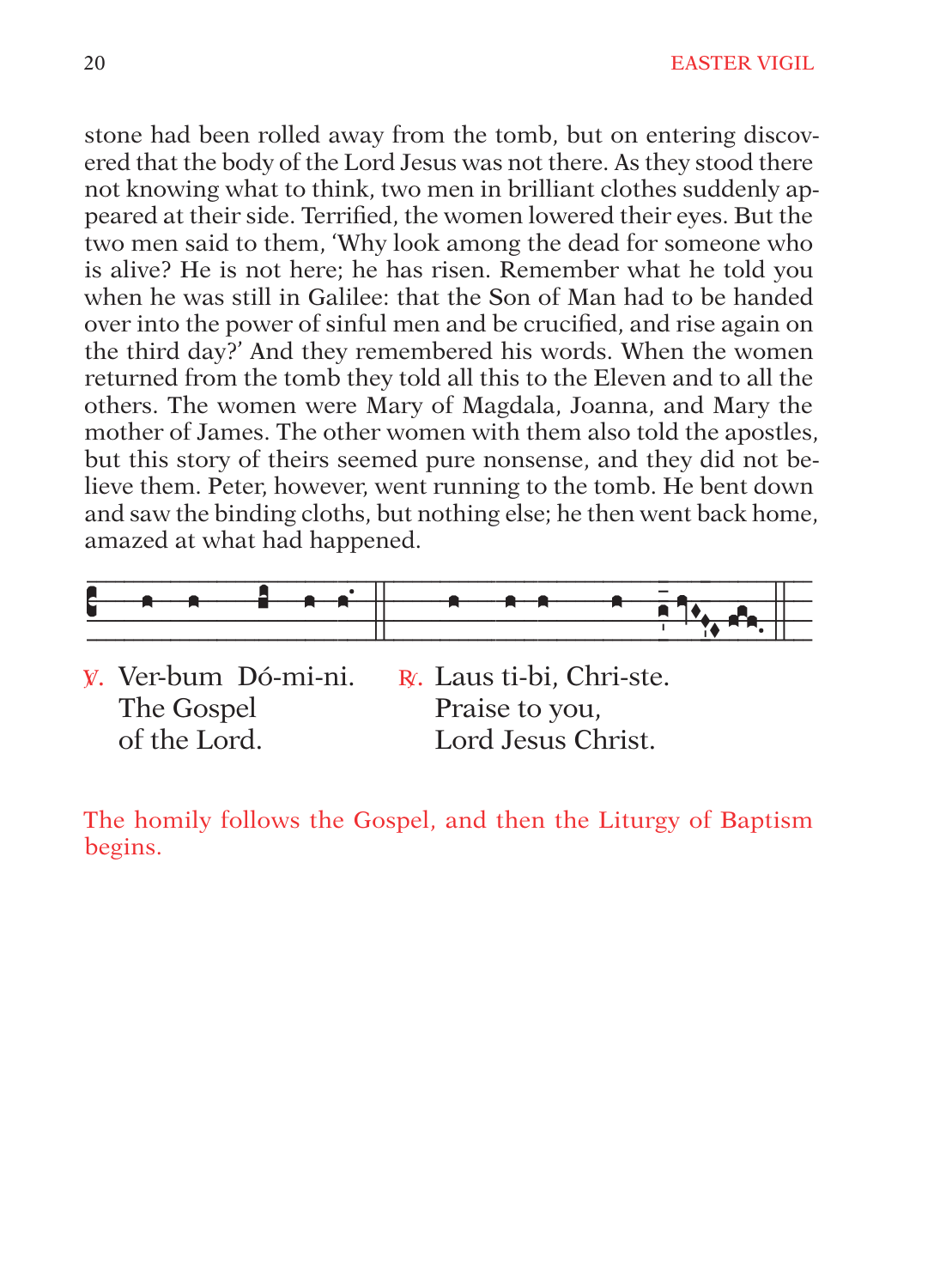# **PART THREE: LITURGY OF BAPTISM**

The Church has always considered the Easter Vigil a day consecrated to Baptism. If there is no one to be baptized, the rite consists in the blessing of the water and the renewal of the baptismal promises. This rite is an appropriate moment to reawaken the awareness that Baptism is not an event of the past but is rather one belonging to the present. Baptism is the Sacrament by which God calls all men and women to holiness.

## **Blessing of the Water**

#### The Celebrant blesses the baptismal water:

Dóminum Deum nostrum, fratres caríssimi, supplíciter exorémus, ut hanc creatúram aquæ benedícere dignétur, super nos aspergéndam in nostri memóriam baptísmi. Ipse autem nos renováre dignétur, ut fidéles Spirítui, quem accépimus, maneámus.

My brothers and sisters, let us ask the Lord our God to bless this water He has created, which we shall use to recall our baptism. May He renew us and keep us faithful to the Spirit we have all received.

#### All pray silently for a short while. The Celebrant continues:

Dómine Deus noster, pópulo tuo hac nocte sacratíssima vigilánti adésto propítius; et nobis, mirábile nostræ creatiónis opus, sed et redemptiónis nostræ mirabílius, memorántibus, hanc aquam benedícere **H** tu dignáre. Ipsam enim tu fecísti, ut et arva fecunditáte donáret, et levámen corpóribus nostris munditiámque præbéret.

Aquam étiam tuæ minístram misericórdiæ condidísti: nam per ipsam solvísti tui pópuli servitútem illiúsque sitim in desérto sedásti; per ipsam novum fœdus nuntiaLord our God, this night your people keep prayerful vigil. Be with us as we recall the wonder of our creation and the greater wonder of our redemption. Bless ✠ this water: it makes the seed grow, it refreshes us and makes us clean.

You have made of it a servant of your loving kindness: through water you set your people free, and quenched their thirst in the desert. With water the prophets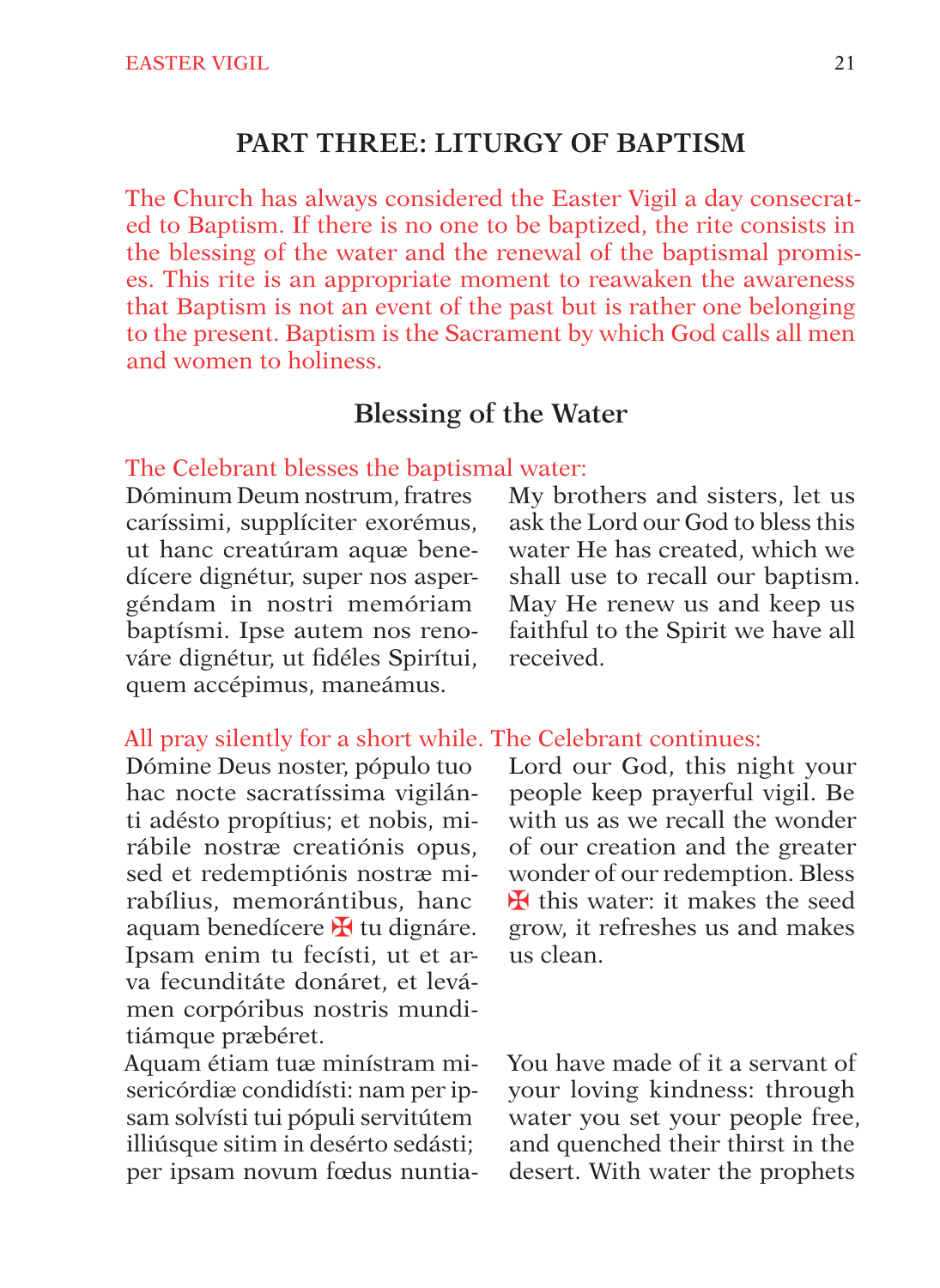vérunt prophétæ, quod eras cum homínibus initúrus; per ipsam dénique, quam Christus in Iordáne sacrávit, corrúptam natúræ nostræ substántiam in regeneratiónis lavácro renovásti.

Sit ígitur hæc aqua nobis suscépti baptísmatis memória, et cum frátribus nostris, qui sunt in Páschate baptizáti, gáudia nos tríbuas sociáre. Per Christum Dóminum nostrum.

announced a new covenant that you would make with man. By water, made holy by Christ in the Jordan, you made our sinful nature new in the bath that gives rebirth.

Let this water remind us of our baptism; let us share the joys of our brothers who are baptized this Easter. We ask this through Christ our Lord.

R∕ Amen.

R∕ Amen.

# **Renewal of Baptismal Promises**

Immediately after the blessing of the water, the faithful stand with lighted candles and renew their baptismal profession of faith.

#### The Celebrant:

Per paschále mystérium, fratres caríssimi, in baptísmo consepúlti sumus cum Christo, ut cum eo in novitáte vitæ ambulémus. Quaprópter, quadragesimáli observatióne absolúta, sancti baptísmatis promissiónes renovémus, quibus olim Sátanæ et opéribus eius abrenuntiávimus, et Deo in sancta Ecclésia cathólica servíre promísimus. Quaprópter:

## The Celebrant:

Abrenuntiátis Sátanæ?  $\Delta$ ll $\cdot$ Abrenúntio. The Celebrant: Et ómnibus opéribus eius? All: Abrenúntio.

Dear friends, through the Paschal Mystery we have been buried with Christ in baptism, so that we may rise with Him to a new life. Now that we have completed our Lenten observance, let us renew the promises we made in baptism when we rejected Satan and his works, and promised to serve God faithfully in his Holy Catholic Church. And so:

Do you reject Satan?

I do.

And all his empty promises?

I do.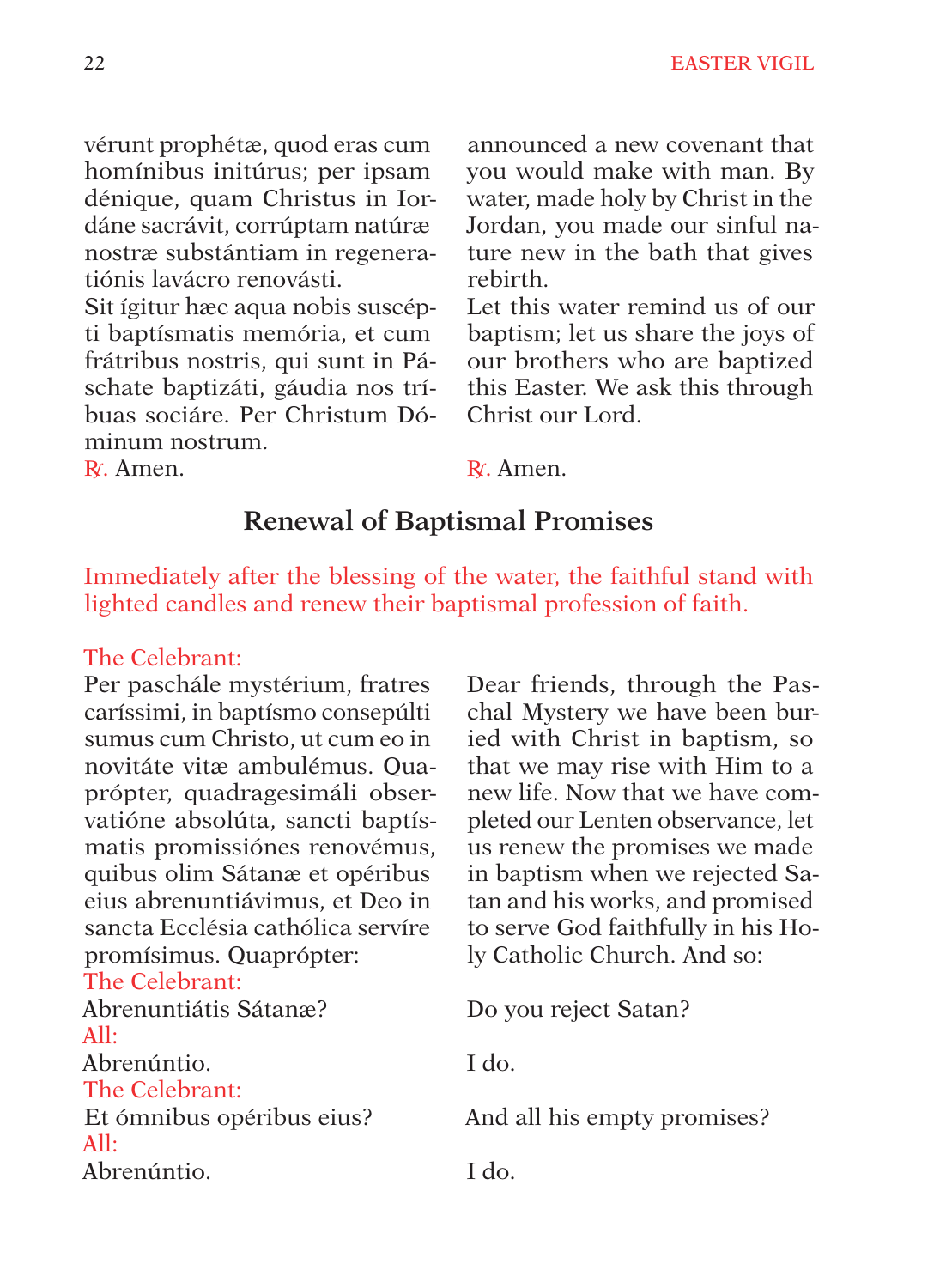#### The Celebrant:

Et ómnibus pompis eius? All:

Abrenúntio.

#### The Celebrant continues:

Créditis in Deum Patrem omnipoténtem, creatórem cæli et terræ?

# All:

Credo.

#### The Celebrant:

Créditis in Iesum Christum, Fílium eius únicum, Dóminum nostrum, natum ex María Vírgine, passum et sepúltum, qui a mórtuis resurréxit et sedet ad déxteram Patris?

#### All:

Credo.

#### The Celebrant:

Créditis in Spíritum Sanctum, sanctam Ecclésiam cathólicam, sanctórum communiónem, remissiónem peccatórum, carnis resurrectiónem et vitam ætérnam? All:

Credo.

#### The Celebrant concludes:

Et Deus omnípotens, Pater Dómini nostri Iesu Christi, qui nos regenerávit ex aqua et Spíritu Sancto, quique nobis dedit remissiónem peccatórum, ipse nos custódiat grátia sua, in Christo Iesu Dómino nostro, in vitam ætérnam. R<sup>∫</sup> . Amen.

And all his glamour?

I do.

Do you believe in God, the Father Almighty, creator of heaven and earth?

I do.

Do you believe in Jesus Christ, His only Son, our Lord, who was born of the Virgin Mary, was crucified, died, and was buried, rose from the dead, and is now seated at the right hand of the Father?

I do.

Do you believe in the Holy Spirit, the Holy Catholic Church, the communion of saints, the forgiveness of sins, the resurrection of the body, and life everlasting?

I do.

God, the all-powerful Father of our Lord Jesus Christ, has given us a new birth by water and the Holy Spirit, and forgiven all our sins. May He also keep us faithful to our Lord Jesus Christ for ever and ever.

R<sup>∫</sup> . Amen.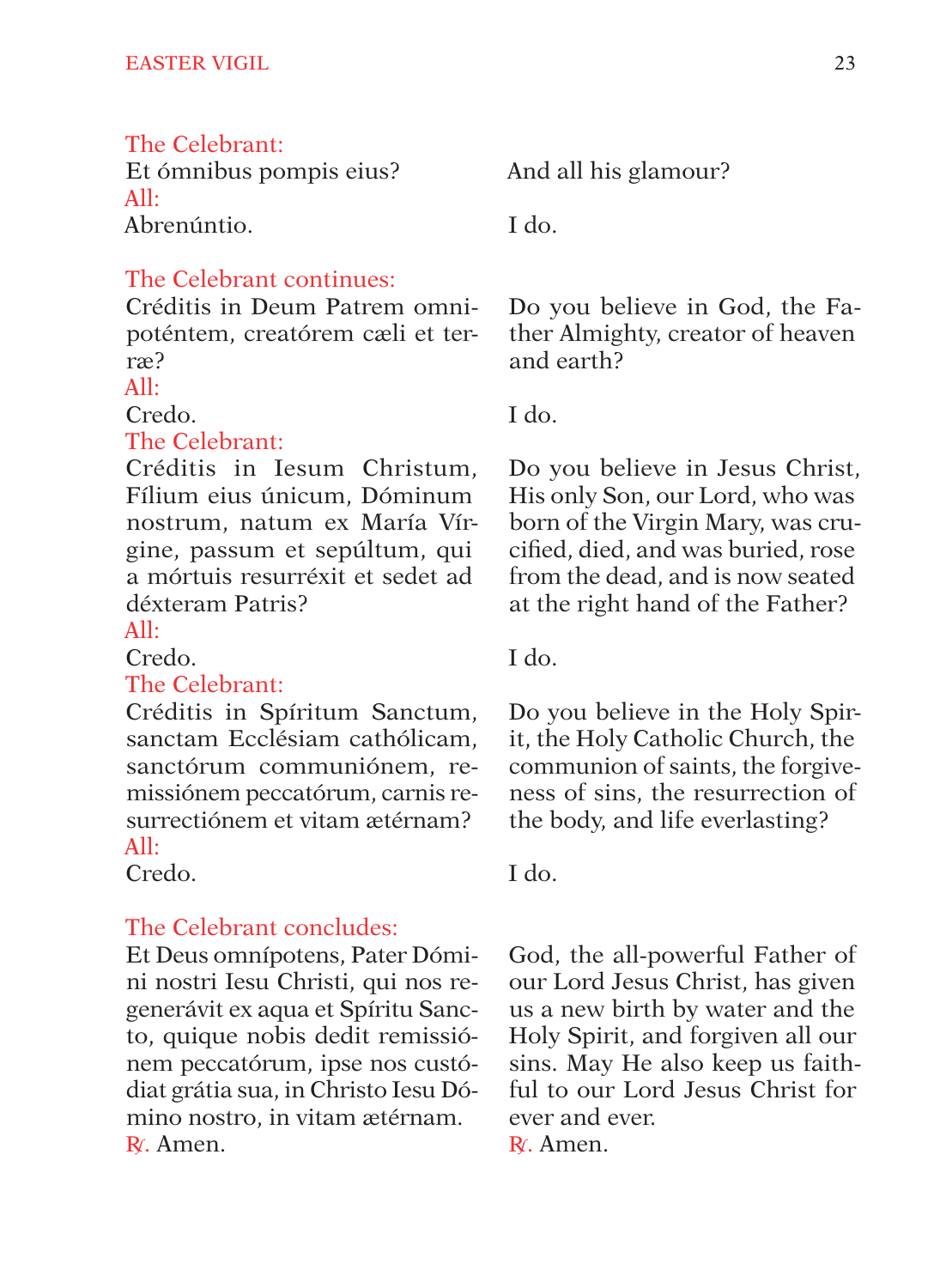The Celebrant sprinkles the people with the blessed water, while all sing: I saw water; or any other song which is baptismal in character<sup>.</sup>



Antiphona. Vidi aquam egrediéntem de templo, a látere dextro, allelúia; et omnes, ad quos pervénit aqua ista, salvi facti sunt et dicent: Allelúia, allelúia.

Antiphon. I saw water flowing from the right side of the temple, alleluia. It brought God's life and His salvation, and the people sang in joyful praise: alleluia, alleluia.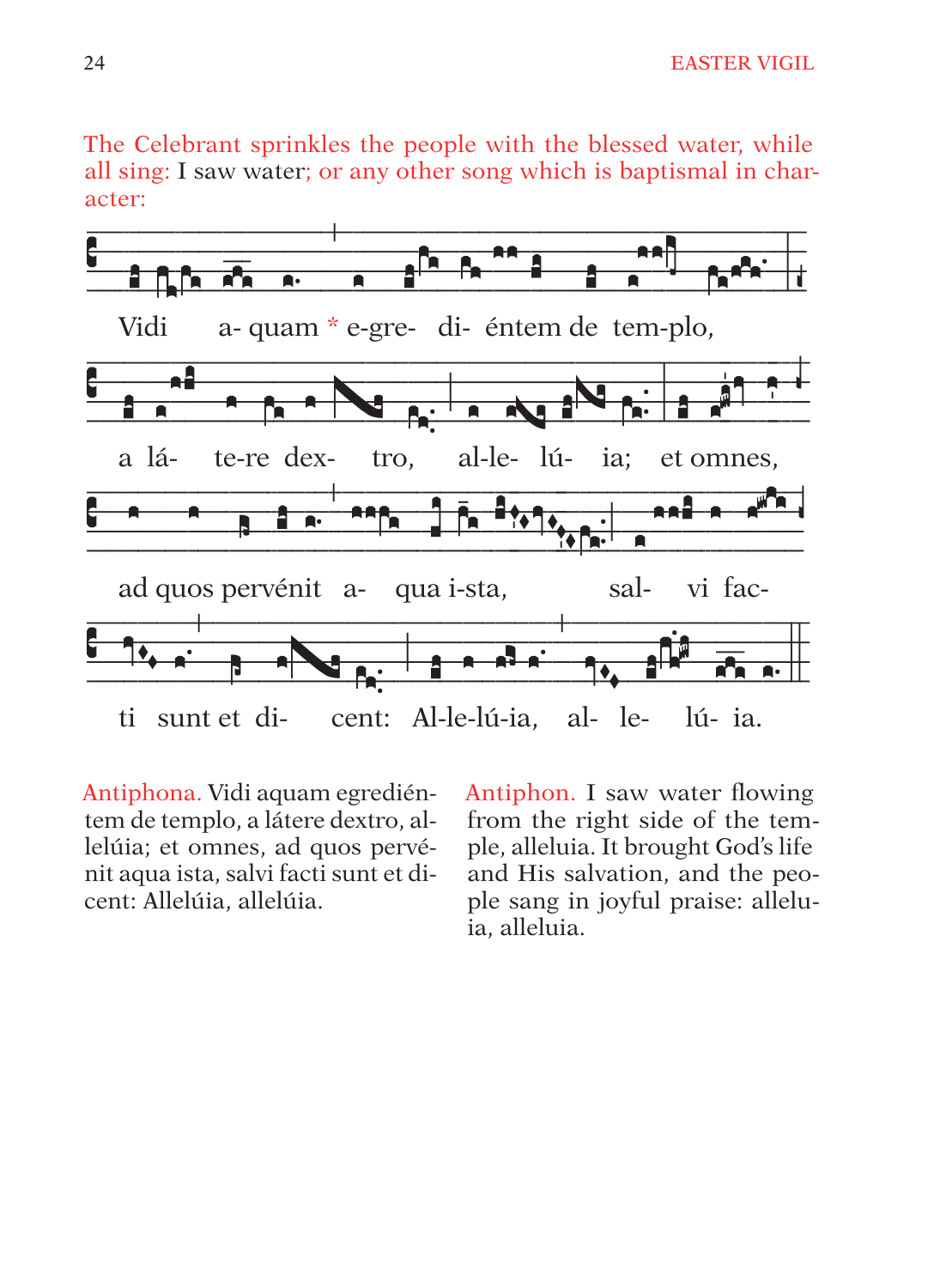# **Prayer of the Faithful**

#### The Celebrant:

In hac sollémni Vigíliæ Paschális celebratióne, in qua fidem in Christi resurrectióne confitémur et conversiónem ad novitátem vitæ filiórum Dei implorámus, intercedénte Beáta María Vírgine, Mater Dei ac Mater nostra, Beatíssimam Trinitátem exorémus ut preces nostras misericórditer exáudiat.

In this solemn celebration of the Easter Vigil in which we profess our faith in the risen Lord and ask for our conversion to the new life of God's children, through the intercession of the Blessed Virgin Mary, Mother of God and our Mother, let us ask the Blessed Trinity to hear our petitions mercifully.

#### The Lector:

Pro Románo Pontífice, dilectíssimo Papa nostro Benedícto: ut ei Dóminus diutúrnam vitam concédat, omnis grátiæ abundántia eum ímpleat, eius oratiónem propítius semper exáudiat cunctámque óperam ipsíus, Pastóris suprémi univérsæ Ecclésiæ, supernaturálium frúctuum cópia indesinénter ditet. Orémus. R<sup>∫</sup> . Te rogámus, audi nos.

Pro Patre ac Epíscopo Præláto Operis Dei Xavério: ut Dóminus Deus eníxas eius supplicatiónes et intentiónes, quas ipse nunc fovet in corde suo, pro bono Ecclésiæ omniúmque animárum misericórditer exáudiat. Orémus. R<sup>∫</sup> . Te rogámus, audi nos.

For the Roman Pontiff, our beloved Pope Benedict: that God may grant him a lasting life on Earth, fill him always with abundant graces, hear his prayers continually, and bless his work as supreme Pastor of the universal Church with plentiful supernatural fruit. Let us pray.

R∫. Lord, hear our prayer.

For the Father and Bishop Prelate of Opus Dei, Msgr. Javier Echevarría: that in His mercy God may hear the petitions and intentions he harbors in his heart for the good of the Church and all souls. Let us pray.

R∫. Lord, hear our prayer.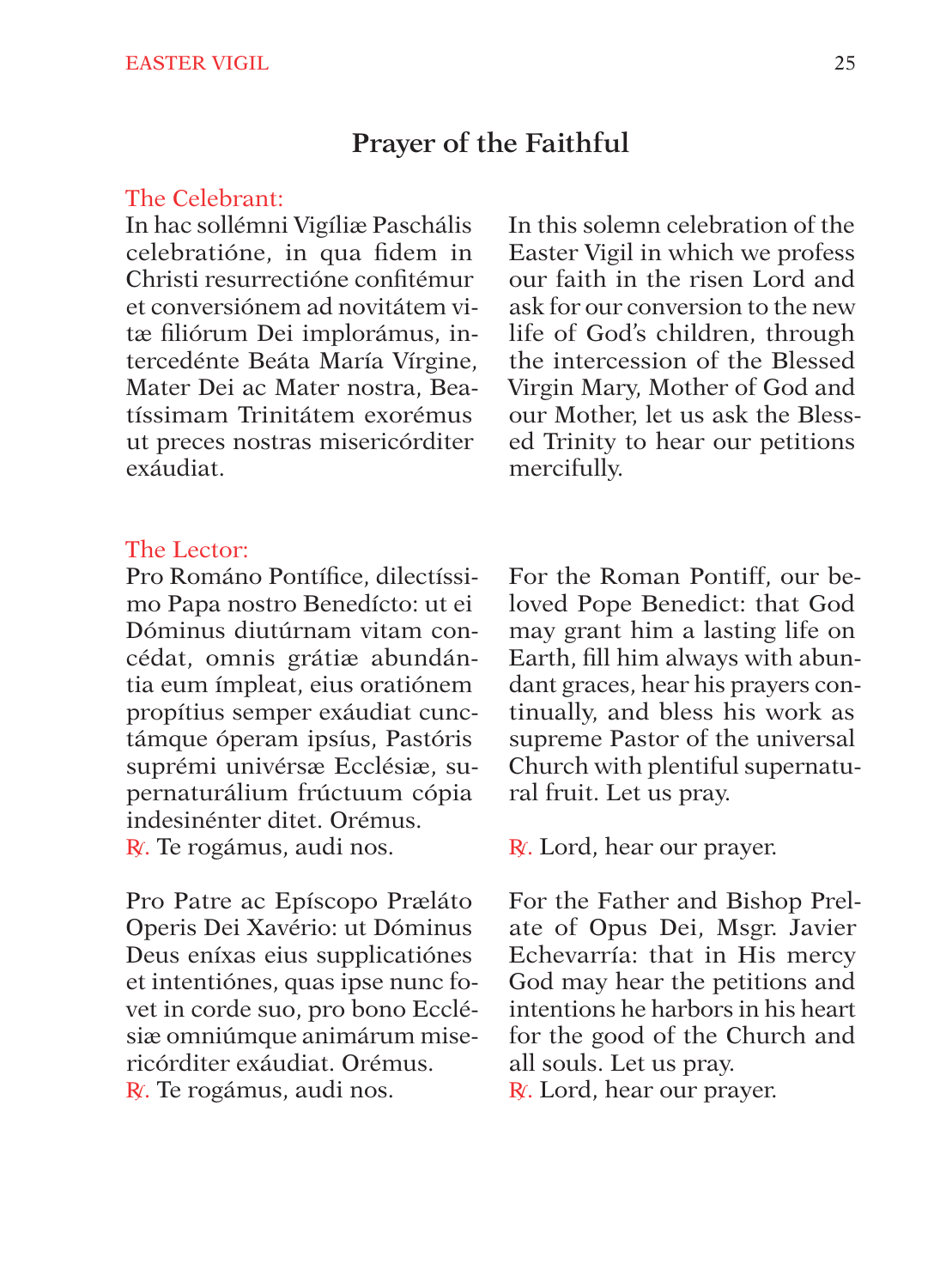Pro ómnibus Epíscopis, presbýteris, diáconis, religiósis et univérsa plebe fidélium: ut, caritátis Dei documéntis obsequéndo, ferméntum vivíficans et salútis instruméntum humáno efficiántur consórtio. Oremus.

R∫. Te rogámus, audi nos.

Pro iis qui in potestáte præsunt et pro totíus orbis pópulis: ut inter eos Dóminus amórem, pacem ac concórdiam serváre dignétur et, luce Sancti Spíritus illustráti, invéniant veritátem, corda eórum Evangélio vitæ apériant et viam salutis váleant introíre. Orémus.

R<sup>∫</sup> . Te rogámus, audi nos.

Pro ómnibus nobis hanc Vigíliam Paschálem participántibus: ut nos ita vivificántis et purificántis actióni Sancti Spíritus, fructus Crucis, submittámus, ut cum Christo resurgéntes, ad gáudium Paschále omnes perducámus.

R∫. Te rogámus, audi nos.

#### The Celebrant:

Deus, qui elegísti Sanctum Iosephmaríam ad condéndum Opus Dei, viam sanctificatiónis in exércendo labóre professionáli et cotidiánis christifidélis obligatiónibus adimpléndis, exáudi supplicatiónes quas filiáli fidúcia ad Te dirígimus, et concéde nobis, ut, For all Bishops, priests, deacons, religious men and women and all the People of God: that they, faithful to the divine command of charity, be life-giving leaven and instruments of salvation in society. Let us pray.

R∫. Lord, hear our prayer.

For all civil authorities and for all the peoples of the Earth: that the Lord may grant them love, peace and harmony, and that, enlightened by the Holy Spirit, they may find the truth, open their hearts to the Gospel of life and follow the path of salvation. Let us pray.

R∟ Lord, hear our prayer.

For all of us gathered here for this Easter Vigil: that we may allow the Holy Spirit, fruit of the Cross, to act within us and to purify our hearts so that, risen in Christ, we may bring the joy of Easter to all souls. Let us pray.

R∫. Lord, hear our prayer.

O God, You chose Saint Josemaría to found Opus Dei, a way of sanctification through daily work and in the loving fulfillment of the Christian's ordinary duties, hear the petitions that we now address to you with filial trust and grant us the grace to car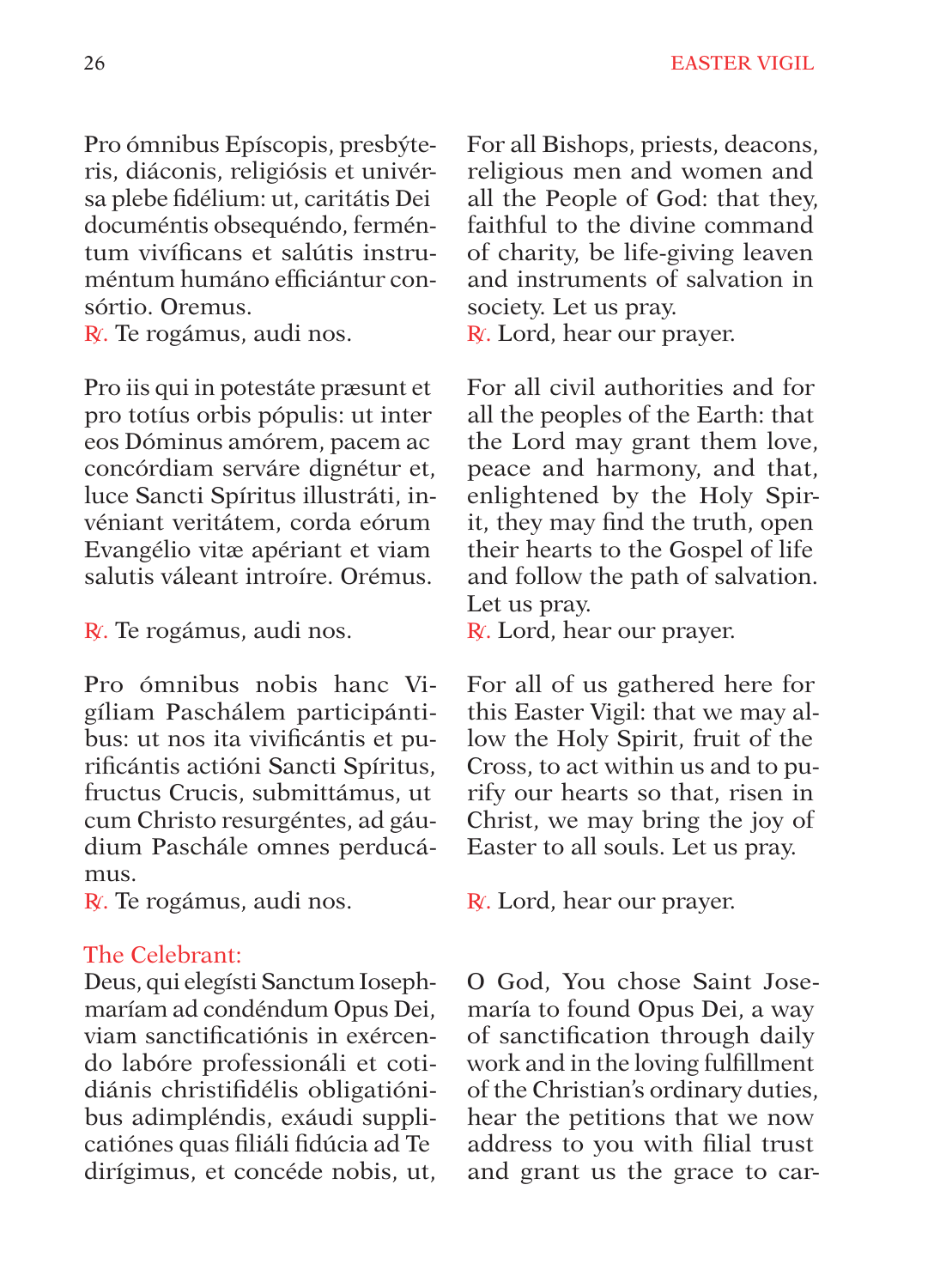semper et in ómnibus, tuam vo-<br>luntátem adimpleámus. Per Christum Dóminum nostrum. R. Amen.

ry out always and in everything<br>Your most lovable Will. We ask this through Christ our Lord. R. Amen.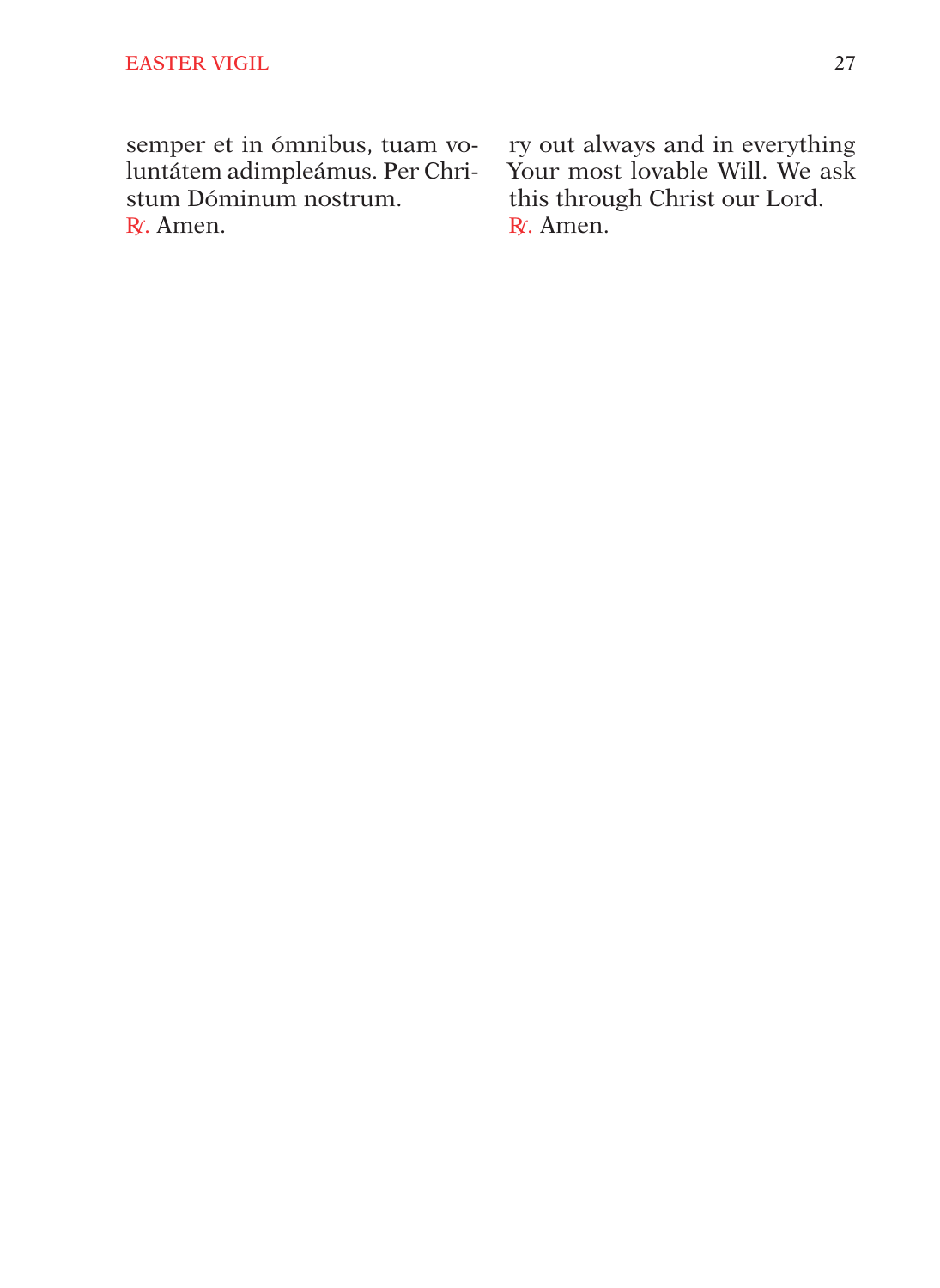# **PART FOUR: LITURGY OF THE EUCHARIST**

The Easter Vigil reaches its climax with the celebration of the Eucharist. It is the highest expression of the Paschal Mystery which makes present again the salvific Death and Resurrection of Christ.

The Celebrant, standing at the altar, takes the paten with the bread and says inaudibly:

Benedíctus es, Dómine, Deus univérsi, quia de tua largitáte accépimus panem, quem tibi offérimus, fructum terræ et óperis mánuum hóminum: ex quo nobis fiet panis vitæ.

Blessed are you, Lord, God of all creation. Through your goodness we have this bread to offer, which earth has given and human hands have made. It will become for us the bread of life.

R⊖ Benedíctus Deus in sǽcula.

R∫ Blessed be God for ever.

#### The Deacon or the Celebrant pours wine and a little water into the chalice, saying inaudibly:

Per huius aquæ et vini mystérium eius efficiámur divinitátis consórtes, qui humanitátis nostræ fíeri dignátus est párticeps.

By the mystery of this water and wine may we come to share in the divinity of Christ, who humbled himself to share in our humanity.

#### Then the Celebrant takes the chalice with the wine and says inaudibly:

Benedíctus es, Dómine, Deus univérsi, quia de tua largitáte accépimus vinum, quod tibi offérimus, fructum vitis et óperis mánuum hóminum, ex quo nobis fiet potus spiritális.

Blessed are you, Lord, God of all creation. Through your goodness we have this wine to offer, fruit of the vine and work of human hands. It will become our spiritual drink.

R⊖ Benedictus Deus in sǽcula.

R∫ Blessed be God for ever.

#### The Celebrant bows and says inaudibly:

In spíritu humilitátis et in ánimo contríto suscipiámur a te, Dómine; et sic fiat sacrifícium nostrum in conspéctu tuo hódie, ut pláceat tibi, Dómine Deus.

Lord God, we ask you to receive us and be pleased with the sacrifice we offer you with humble and contrite hearts.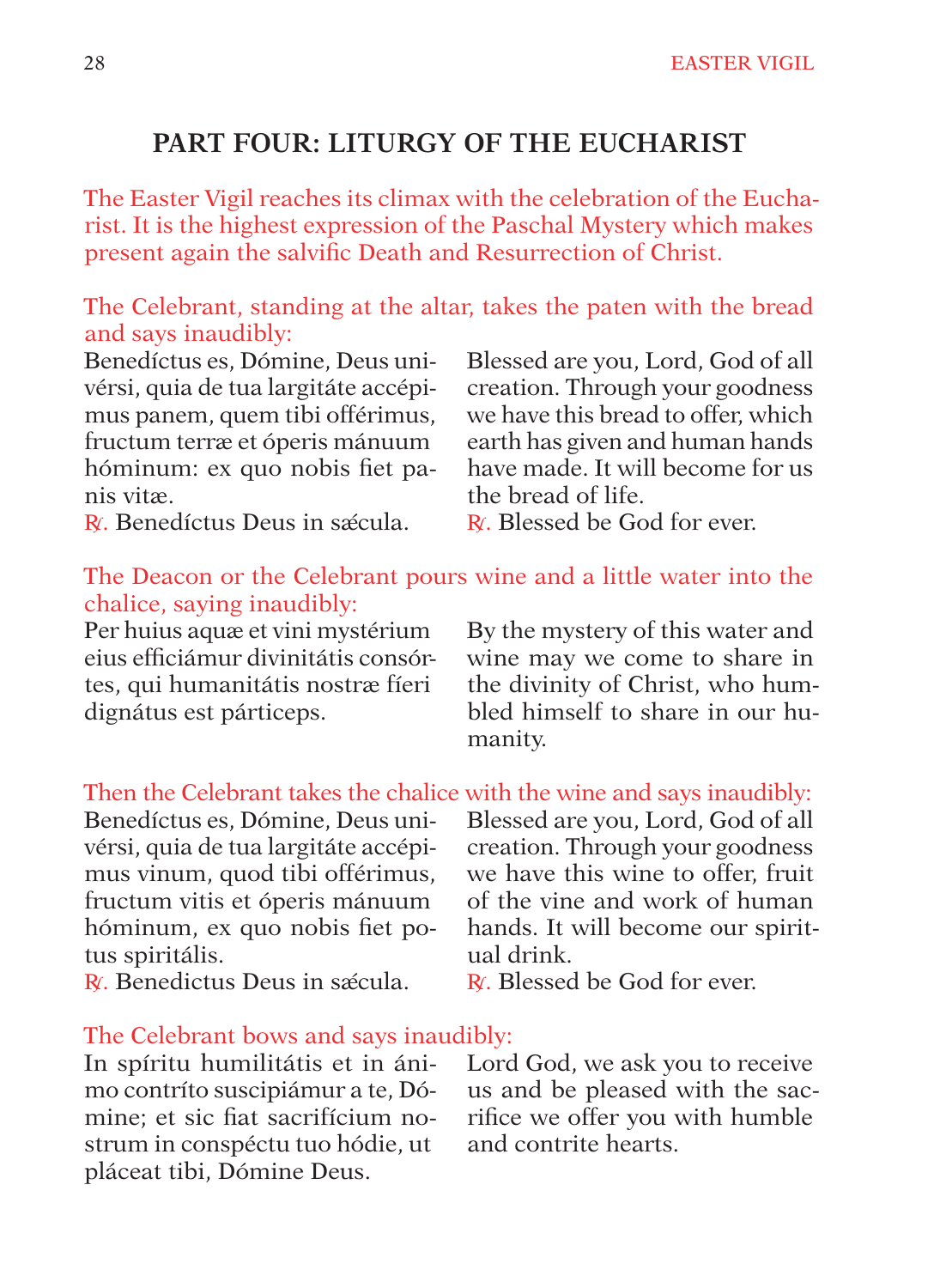After the Celebrant incenses the offerings, he washes his hands, saying inaudibly:

Lava me, Dómine, ab iniquitáte mea, et a peccáto meo munda me.

#### The Celebrant:

Oráte, fratres: ut meum ac vestrum sacrifícium acceptábile fiat apud Deum Patrem omnipoténtem.

R∫. Suscípiat Dóminus sacrifícium de mánibus tuis ad laudem et glóriam nóminis sui, ad utilitátem quoque nostram totiúsque Ecclésiæ suæ sanctæ.

Lord, wash away my iniquity; cleanse me from my sin.

Pray, brethren, that our sacrifice may be acceptable to God, the almighty Father.

R∫. May the Lord accept the sacrifice at your hands for the praise and glory of his name, for our good, and the good of all his Church.

# **Prayer over the Gifts**

Súscipe, quǽsumus, Dómine, preces pópuli tui cum oblatiónibus hostiárum, ut, paschálibus initiáta mystériis, ad æternitátis nobis medélam, te operánte, profíciant. Per Christum.

R<sup>∫</sup> . Amen.

Lord, accept the prayers and offerings of your people. With your help may this Easter mystery of our redemption bring to perfection the saving work you have begun in us. We ask this through Christ our Lord.

R<sup>∫</sup> . Amen.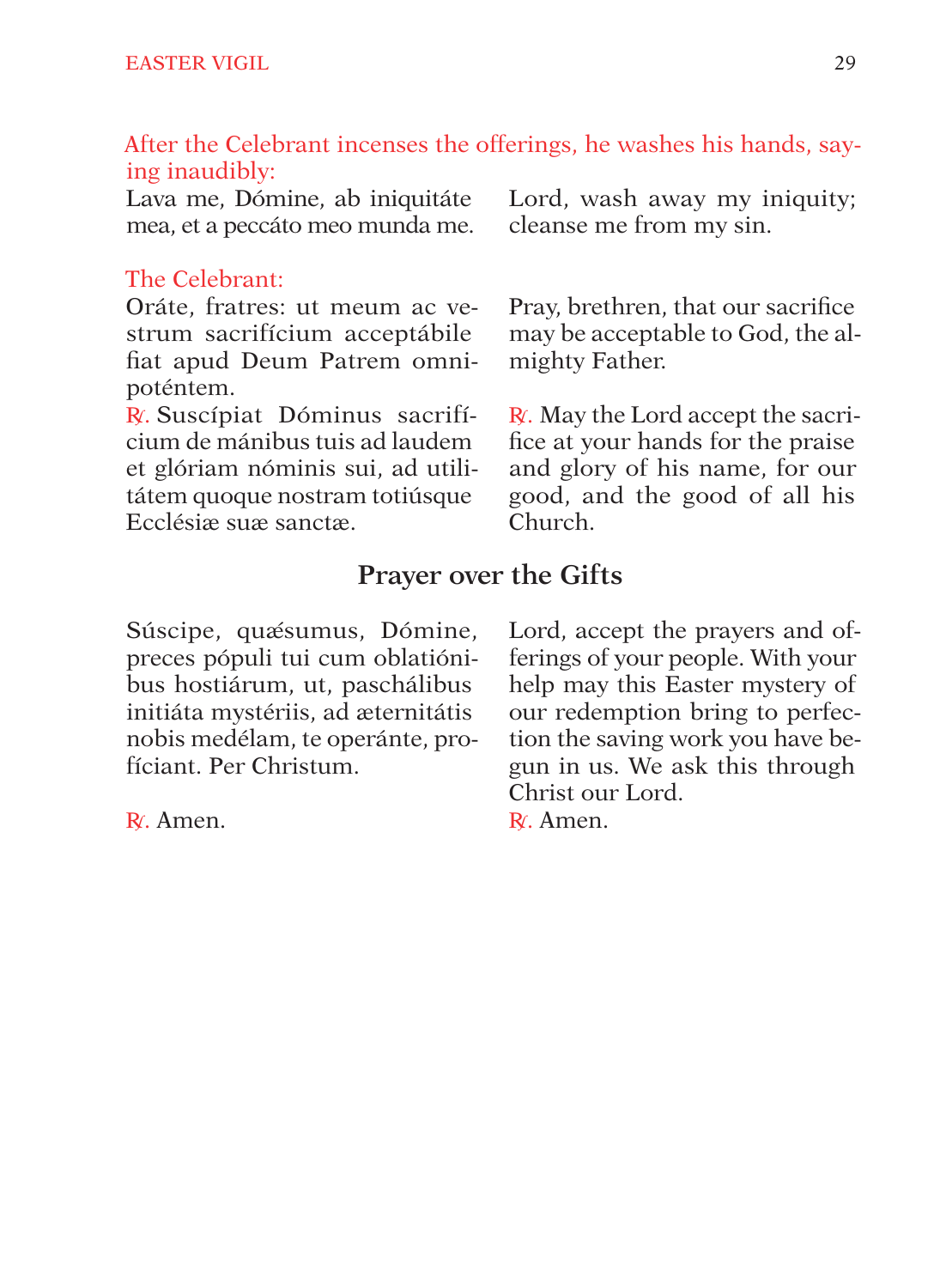# **EUCHARISTIC PRAYER I**

The Celebrant invites all the faithful to join him in the solemn prayer which, on behalf of all, he addresses to the Father through Jesus Christ and in the Holy Spirit.

Preface

| y. Dó-minus vo-bíscum.<br>The Lord be with you.                                                  |  | $R$ . Et cum spí-ri-tu tu-o. | And also with you. |  |  |
|--------------------------------------------------------------------------------------------------|--|------------------------------|--------------------|--|--|
|                                                                                                  |  |                              |                    |  |  |
| V. Sursum cor-da. R. Ha-bé-mus ad Dó-minum.<br>Lift up your hearts. We lift them up to the Lord. |  |                              |                    |  |  |
|                                                                                                  |  |                              |                    |  |  |
| y. Grá-ti- as a-gámus Dó-mi-no De- o nostro.<br>Let us give thanks to the Lord our God.          |  |                              |                    |  |  |



 $R$ . Di-gnum et iu-stum est. It's right to give him thanks and praise.

Vere dignum et iustum est, æquum et salutáre: Te quidem, Dómine, omni témpore confitéri, sed in hac potíssimum nocte gloriósius prædicáre, cum Pascha nostrum immolátus est Christus. Ipse enim verus est Agnus

Father, all-powerful and everliving God, we do well always and everywhere to give you thanks through Jesus Christ our Lord. We praise you with greater joy than ever on this Easter night, when Christ became our Paschal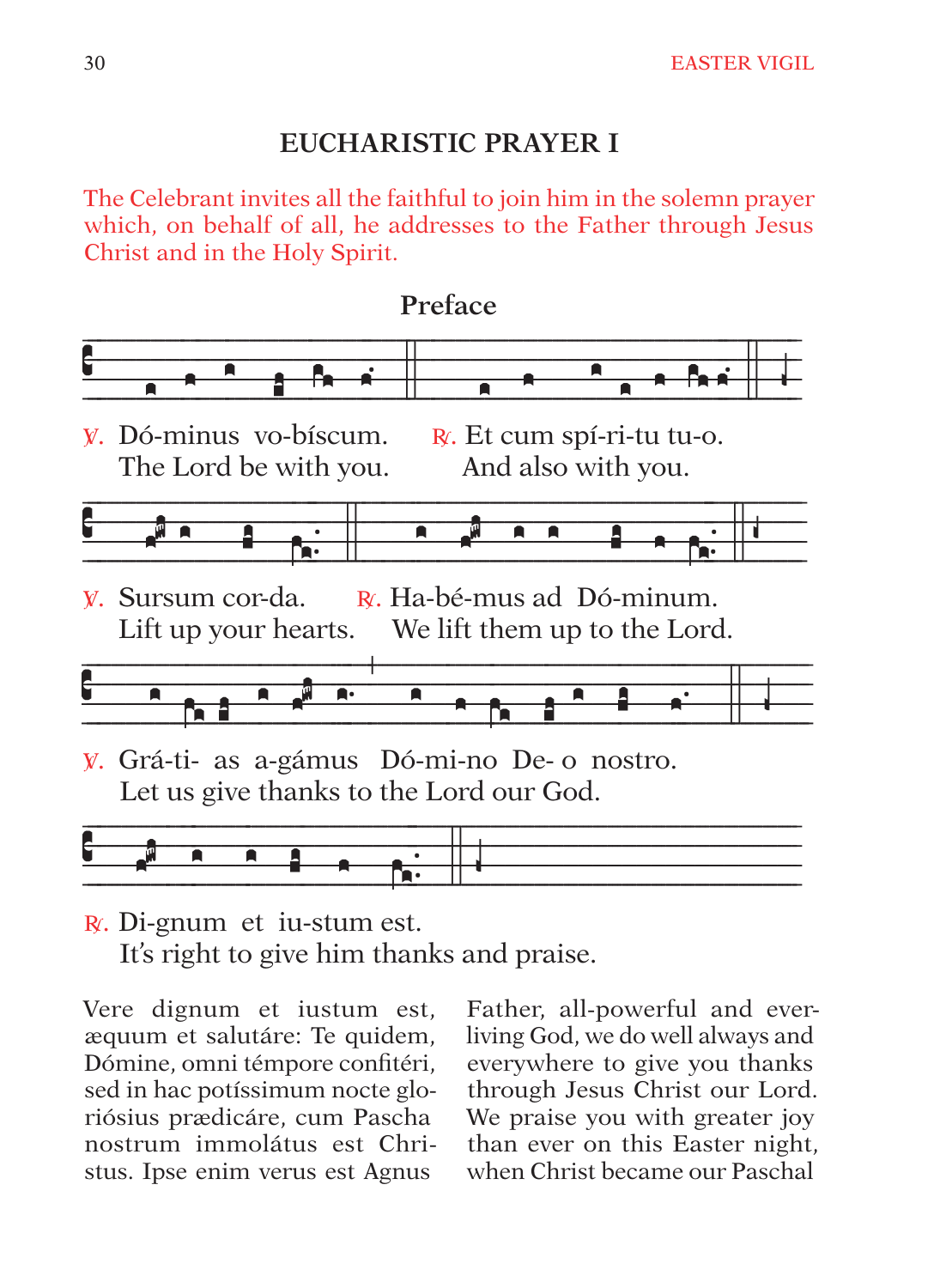qui ábstulit peccáta mundi. Qui mortem nostram moriéndo destrúxit, et vitam resurgéndo reparávit. Quaprópter, profúsis paschálibus gáudiis, totus in orbe terrárum mundus exsúltat. Sed et supérnæ virtútes atque angélicæ potestátes hymnum glóriæ tuæ cóncinunt, sine fine dicéntes:

Sacrifice. He is the true Lamb who took away the sins of the world. By dying he destroyed our death; by rising he restored our life. And so, with all the choirs of angels in heaven we proclaim your glory and join in their unending hymn of praise:

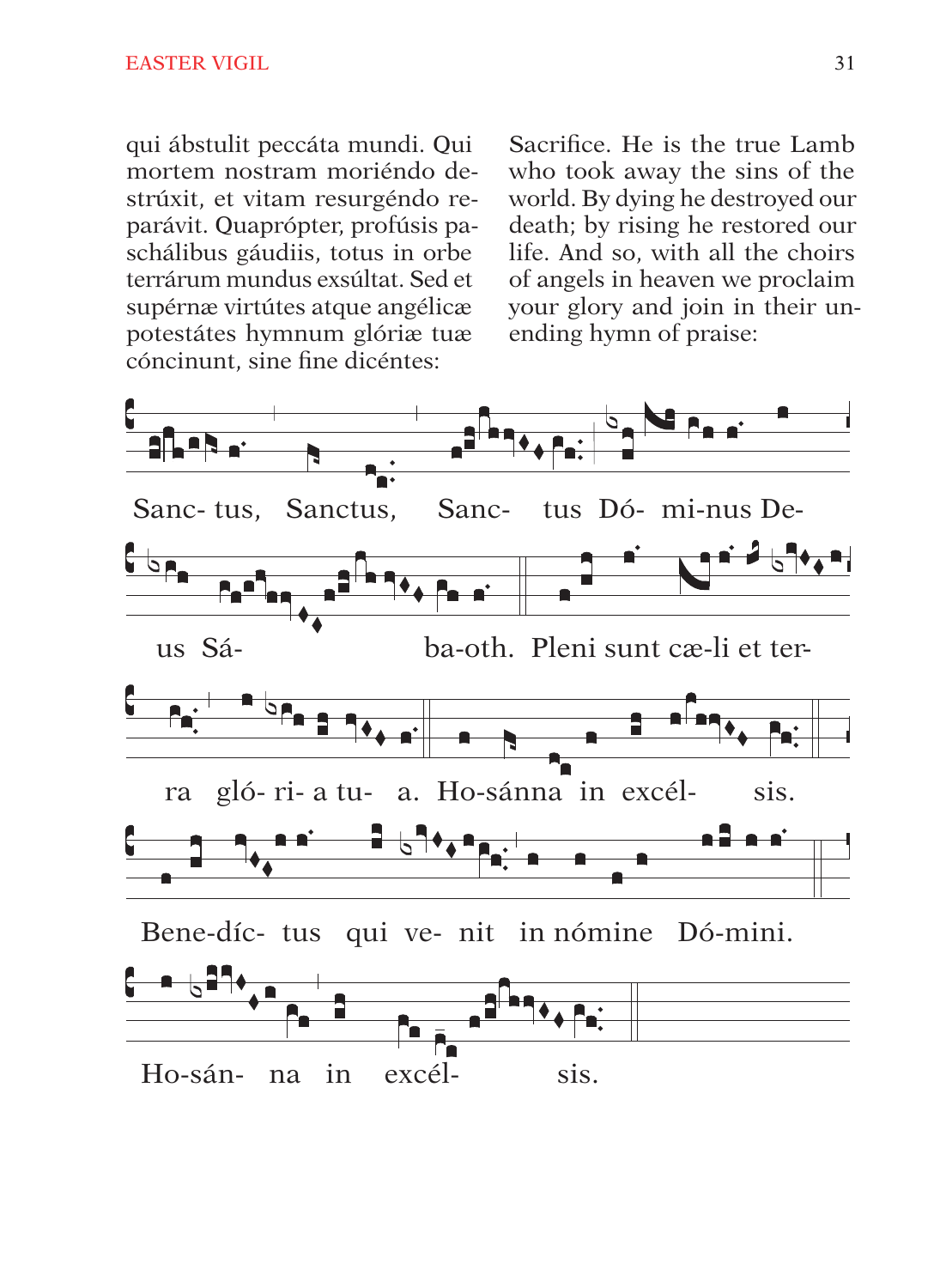#### The Celebrant:

Te ígitur, clementíssime Pater, per Iesum Christum, Fílium tuum, Dóminum nostrum, súpplices rogámus ac pétimus, uti accépta hábeas et benedícas **H** hæc dona, hæc múnera, hæc sancta sacrifícia illibáta, in primis, quæ tibi offérimus pro Ecclésia tua sancta cathólica: quam pacificáre, custodíre, adunáre et régere dignéris toto orbe terrárum: una cum fámulo tuo Papa nostro N. et Antístite nostro N. et ómnibus orthodóxis atque cathólicæ et apostólicæ fídei cultóribus.

#### One of the Concelebrants:

Meménto, Dómine, famulórum famularúmque tuárum N. et N.

We come to you, Father, with praise and thanksgiving, through Jesus Christ your Son. Through him we ask you to accept and bless  $\mathbf \mathbf F$  these gifts we offer you in sacrifice. We offer them for your holy catholic Church, watch over it, Lord, and guide it; grant it peace and unity throughout the world. We offer them for N. our Pope, for N. our bishop, and for all who hold and teach the catholic faith that comes to us from the apostles.

Remember, Lord, your people, especially those for whom we now pray, N. and N.

## He prays for them briefly with hands joined. Then with hands extended, he continues:

et ómnium circumstántium, quorum tibi fides cógnita est et nota devótio, pro quibus tibi offérimus: vel qui tibi ófferunt hoc sacrifícium laudis, pro se suísque ómnibus: pro redemptióne animárum suárum, pro spe salútis et incolumitátis suæ: tibíque reddunt vota sua ætérno Deo, vivo et vero.

#### Another Concelebrant:

Communicántes, et noctem sacratíssimam celebrántes Resurrectiónis Dómini nostri Iesu

Remember all of us gathered here before you. You know how firmly we believe in you and dedicate ourselves to you. We offer you this sacrifice of praise for ourselves and those who are dear to us. We pray to you, our living and true God, for our well-being and redemption.

In union with the whole Church we celebrate that night when Jesus Christ, our Lord, rose from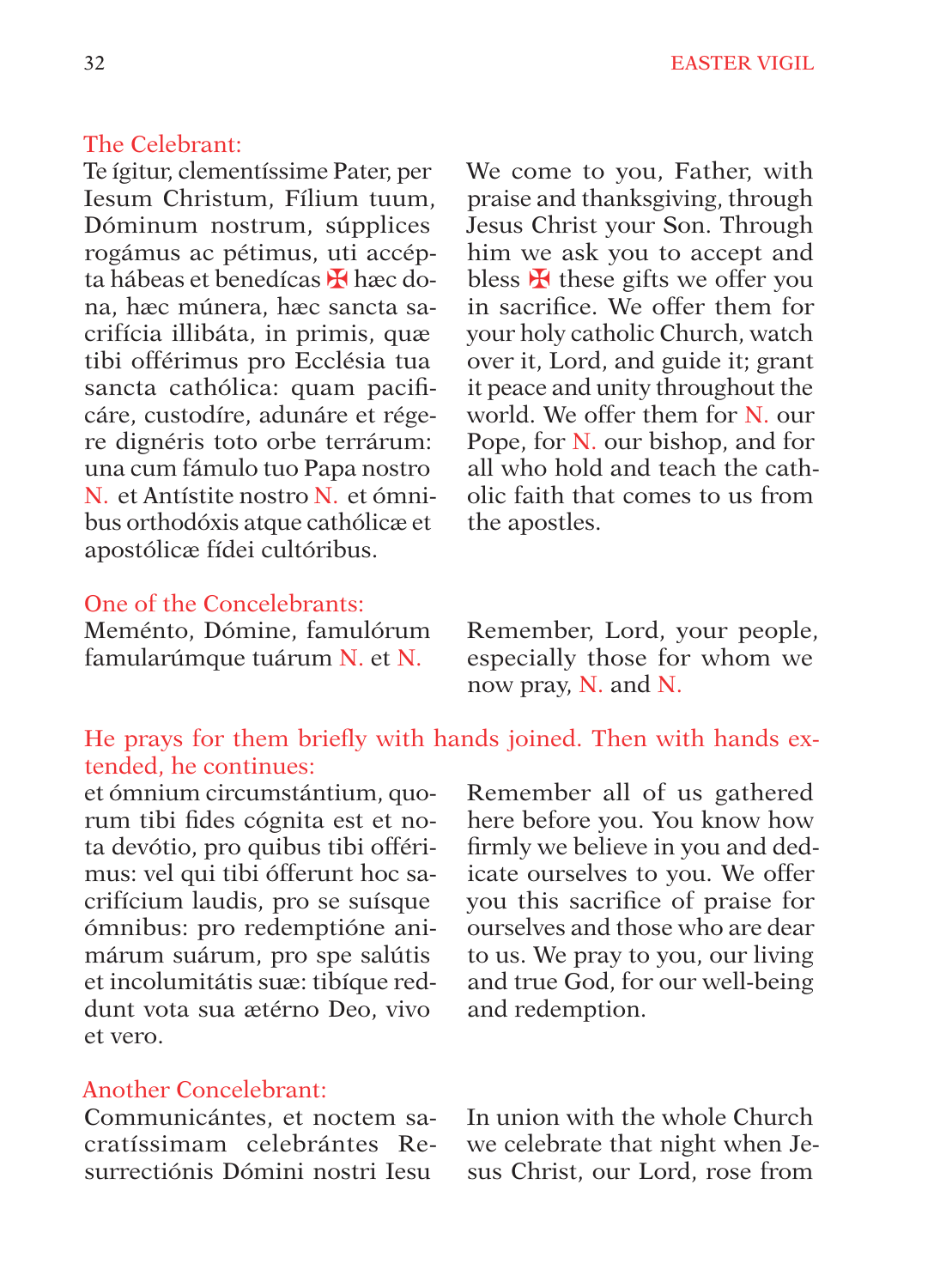Christi secúndum carnem: sed et memóriam venerántes, in primis gloriósæ semper Vírginis Maríæ, Genetrícis eiúsdem Dei et Dómini nostri Iesu Christi: sed et beáti Ioseph, eiúsdem Vírginis Sponsi, et beatórum Apostolórum ac Mártyrum tuórum, Petri et Pauli, Andréæ, (Iacóbi, Ioánnis, Thomæ, Iacóbi, Philíppi, Bartholomæi, Matthæi, Simónis et Thaddæi: Lini, Cleti, Cleméntis, Xysti, Cornélii, Cypriáni, Lauréntii, Chrysógoni, Ioánnis et Pauli, Cosmæ et Damiáni) et ómnium Sanctórum tuórum; quorum méritis precibúsque concédas, ut in ómnibus protectiónis tuæ muniámur auxílio. (Per Christum Dóminum nostrum. Amen.)

#### The Celebrant:

Hanc ígitur oblatiónem servitútis nostræ, sed et cunctæ famíliæ tuæ, quam tibi offérimus ob diem, in qua Dóminus noster Iesus Christus trádidit discípulis suis Córporis et Sánguinis sui mystéria celebránda, quæ´sumus, Dómine, ut placátus accípias: diésque nostros in tua pace dispónas, atque ab ætérna damnatióne nos éripi et in electórum tuórum iúbeas grege numerári. (Per Christum Dóminum nostrum. Amen.)

#### The Concelebrants:

Quam oblatiónem tu, Deus, in ómnibus, quæ´sumus, benedíthe dead in His human body. We honor Mary, the ever-virgin mother of Jesus Christ our Lord and God. We honor Joseph, her husband, the apostles and martyrs Peter and Paul, Andrew, (James, John, Thomas, James, Philip, Bartholomew, Matthew, Simon and Jude; we honor Linus, Cletus, Clement, Sixtus, Cornelius, Cyprian, Lawrence, Chrysogonus, John and Paul, Cosmas and Damian) and all the saints. May their merits and prayers gain us your constant help and protection. (Through Christ our Lord. Amen.)

Father, accept this offering from your whole family and from those born into the new life of water and the Holy Spirit, with all their sins forgiven. Grant us your peace in this life, save us from final damnation, and count us among those you have chosen. (Through Christ our Lord. Amen.)

Bless and approve our offering; make it acceptable to you, an of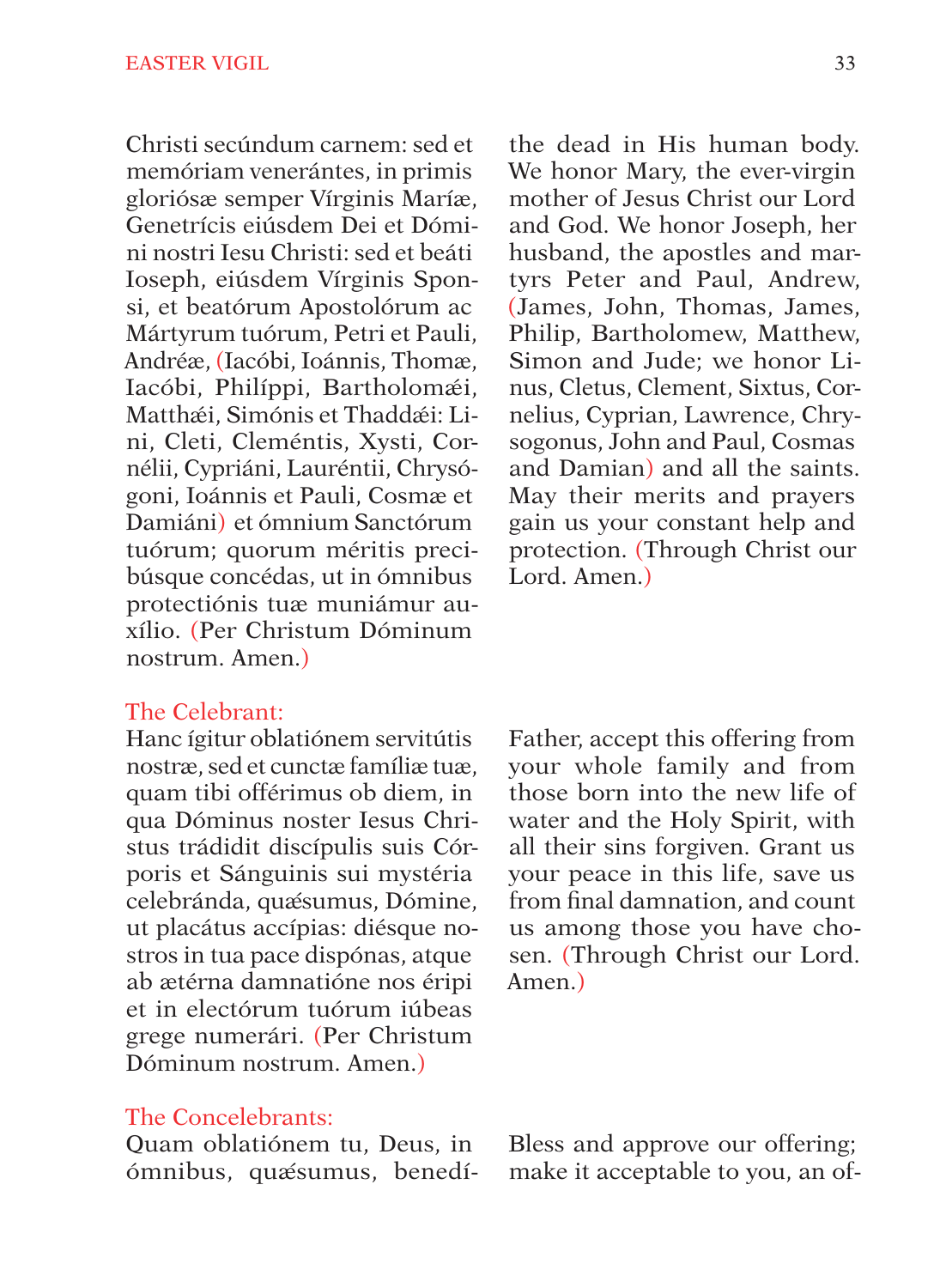ctam, adscríptam, ratam, rationábilem, acceptabilémque fácere dignéris: ut nobis Corpus et Sanguis fiat dilectíssimi Fílii tui, Dómini nostri Iesu Christi.

Qui, prídie quam paterétur, accépit panem in sanctas ac venerábiles manus suas, et elevátis óculis in cælum ad te Deum Patrem suum omnipoténtem, tibi grátias agens benedíxit, fregit, dedítque discípulis suis, dicens:

**Accípite et manducáte ex hoc omnes: hoc est enim Corpus meum, quod pro vobis tradétur.**

fering in spirit and in truth. Let it become for us the body and blood of Jesus Christ, your only Son, our Lord.

The day before he suffered he took bread in his sacred hands and looking up to heaven, to you, his almighty Father, he gave you thanks and praise. He broke the bread, gave it to his disciples, and said:

**Take this, all of you, and eat it: this is my Body which will be given up for you.**

The Celebrant shows the consecrated host to the people, places it on the paten, and genuflects in adoration.

Símili modo, postquam cenátum est, accípiens et hunc præclárum cálicem in sanctas ac venerábiles manus suas, item tibi grátias agens benedíxit, dedítque discípulis suis, dicens:

**Accípite et bíbite ex eo omnes: hic est enim calix Sánguinis mei novi et ætérni testaménti, qui pro vobis et pro multis effundétur in remissiónem peccatórum. Hoc fácite in meam commemoratiónem.** When supper was ended, he took the cup. Again he gave you thanks and praise, gave the cup to his disciples, and said:

**Take this, all of you, and drink from it: this is the cup of my Blood, the Blood of the new and everlasting covenant. It will be shed for you and for all men so that sins may be forgiven. Do this in memory of me.**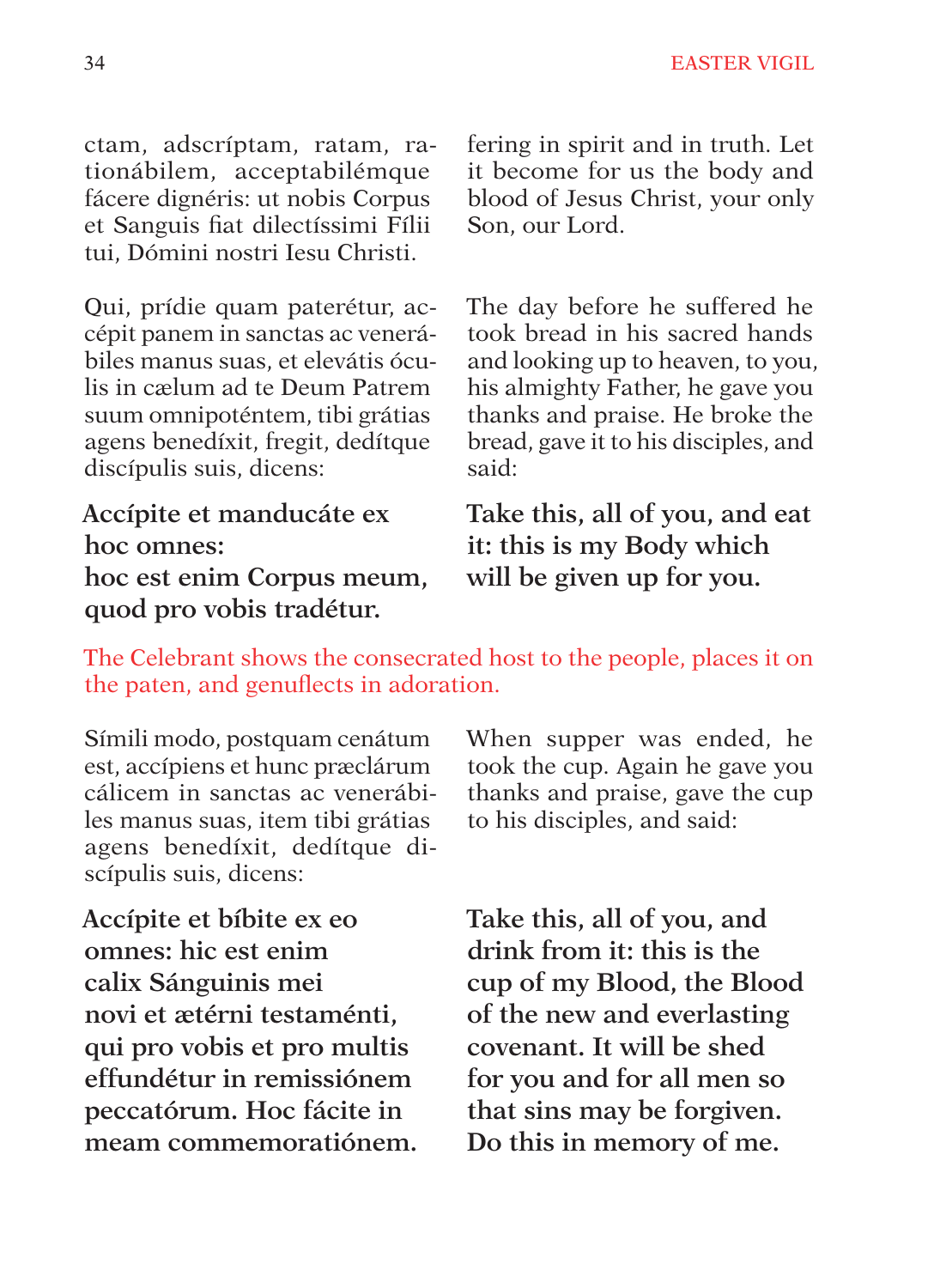The Celebrant shows the chalice to the people, places it on the corporal, and genuflects in adoration.

The Celebrant<sup>.</sup> Mystérium fídei.

Let us proclaim the mystery of faith

#### And the people take up the acclamation:

Mortem tuam annuntiámus. Dómine, et tuam resurrectiónem confitémur, donec vénias.

Christ has died, Christ is risen, Christ will come again.



resurrecti-ó-nem confi-té-mur, do-nec vé-ni-as.

#### The Concelebrants:

Unde et mémores. Dómine, nos servi tui, sed et plebs tua sancta, eiúsdem Christi, Fílii tui, Dómini nostri, tam beátæ passiónis, necnon et ab ínferis resurrectiónis. sed et in cælos gloriósæ ascensiónis: offérimus præcláræ maiestáti tuæ de tuis donis ac datis hóstiam puram, hóstiam sanctam. hóstiam immaculátam. Panem sanctum vitæ ætérnæ et Cálicem salútis perpétuæ.

Supra quae propítio ac seréno vultu respícere dignéris: et accépta

Father, we celebrate the memory of Christ, your Son. We, your people and your ministers, recall his passion, his resurrection from the dead, and his ascension into glory; and from the many gifts you have given us we offer to you, God of glory and majesty, this holy and perfect sacrifice: the bread of life and the cup of eternal salvation.

Look with favor on these offerings and accept them as once you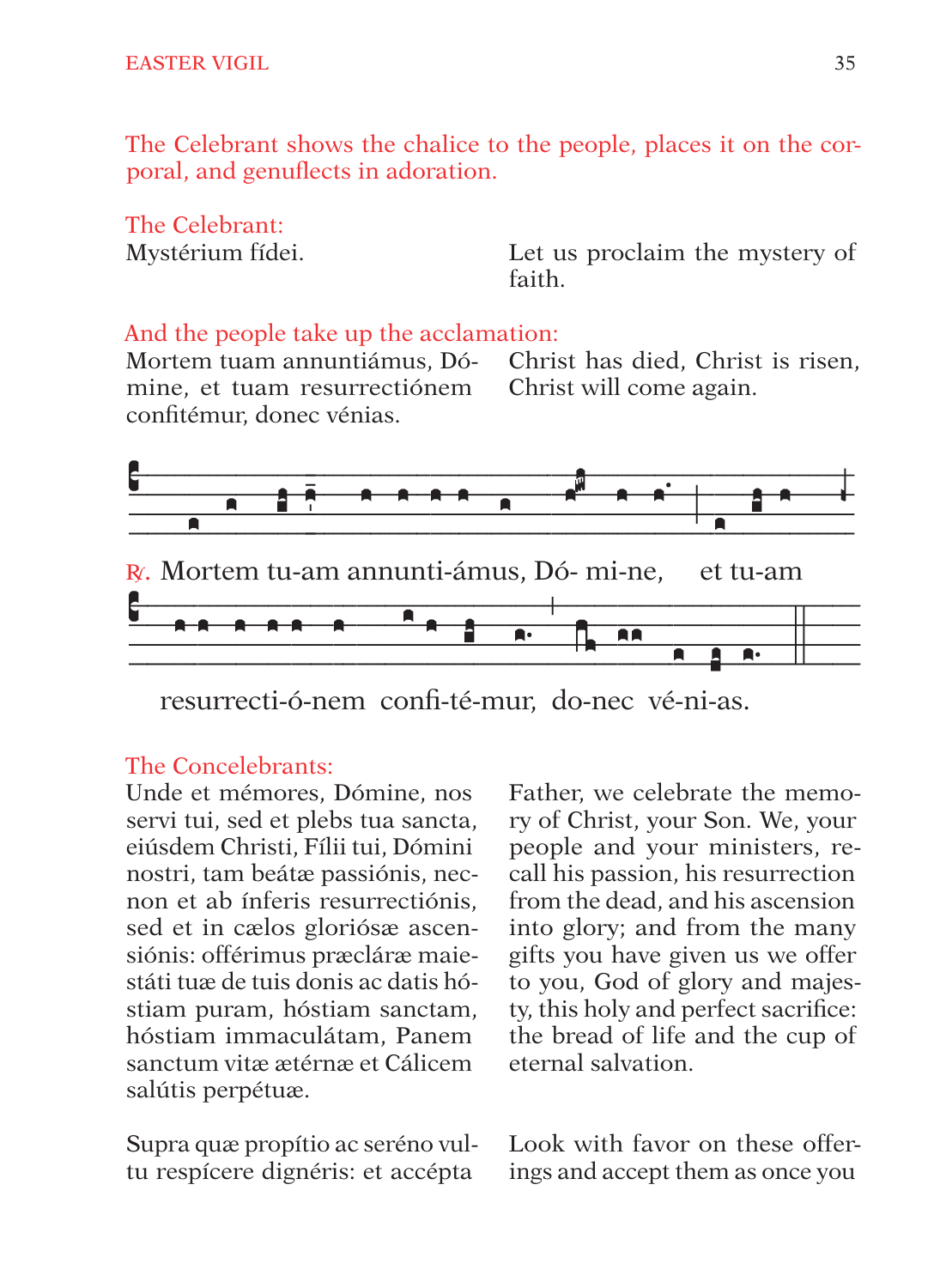habére, sícuti accépta habére dignátus es múnera púeri tui iusti Abel, et sacrifícium Patriárchæ nostri Abrahæ, et quod tibi óbtulit summus sacérdos tuus Melchísedech, sanctum sacrifícium, immaculátam hóstiam.

Súpplices te rogámus, omnípotens Deus: iube hæc perférri per manus sancti Angeli tui in sublíme altáre tuum, in conspéctu divínæ maiestátis tuæ; ut, quotquot ex hac altáris participatióne sacrosánctum Fílii tui Corpus et Sánguinem sumpsérimus, omni benedictióne cælésti et grátia repleámur. (Per Christum Dóminum nostrum. Amen.)

#### One of the Concelebrants:

Meménto étiam, Dómine, famulórum famularúmque tuárum N. et N., qui nos præcessérunt cum signo fídei, et dórmiunt in somno pacis.

accepted the gifts of your servant Abel, the sacrifice of Abraham, our father in faith, and the bread and wine offered by your priest Melchisedech.

Almighty God, we pray that your angel may take this sacrifice to your altar in heaven. Then, as we receive from this altar the sacred body and blood of your Son, let us be filled with every grace and blessing. (Through Christ our Lord Amen.)

Remember, Lord, those who have died and have gone before us marked with the sign of faith, especially those for whom we now pray, N. and N.

### The Celebrant prays for them briefly with joined hands. Then with hands extended, he continues:

Ipsis, Dómine, et ómnibus in Christo quiescéntibus, locum refrigérii, lucis et pacis, ut indúlgeas, deprecámur. (Per Christum Dóminum nostrum. Amen.)

#### Another Concelebrant:

Nobis quoque peccatóribus fámulis tuis, de multitúdine miseratiónum tuárum sperántibus, partem

May these, and all who sleep in Christ, find in your presence light, happiness, and peace. (Through Christ our Lord. Amen.)

For ourselves, too, we ask some share in the fellowship of your apostles and martyrs, with John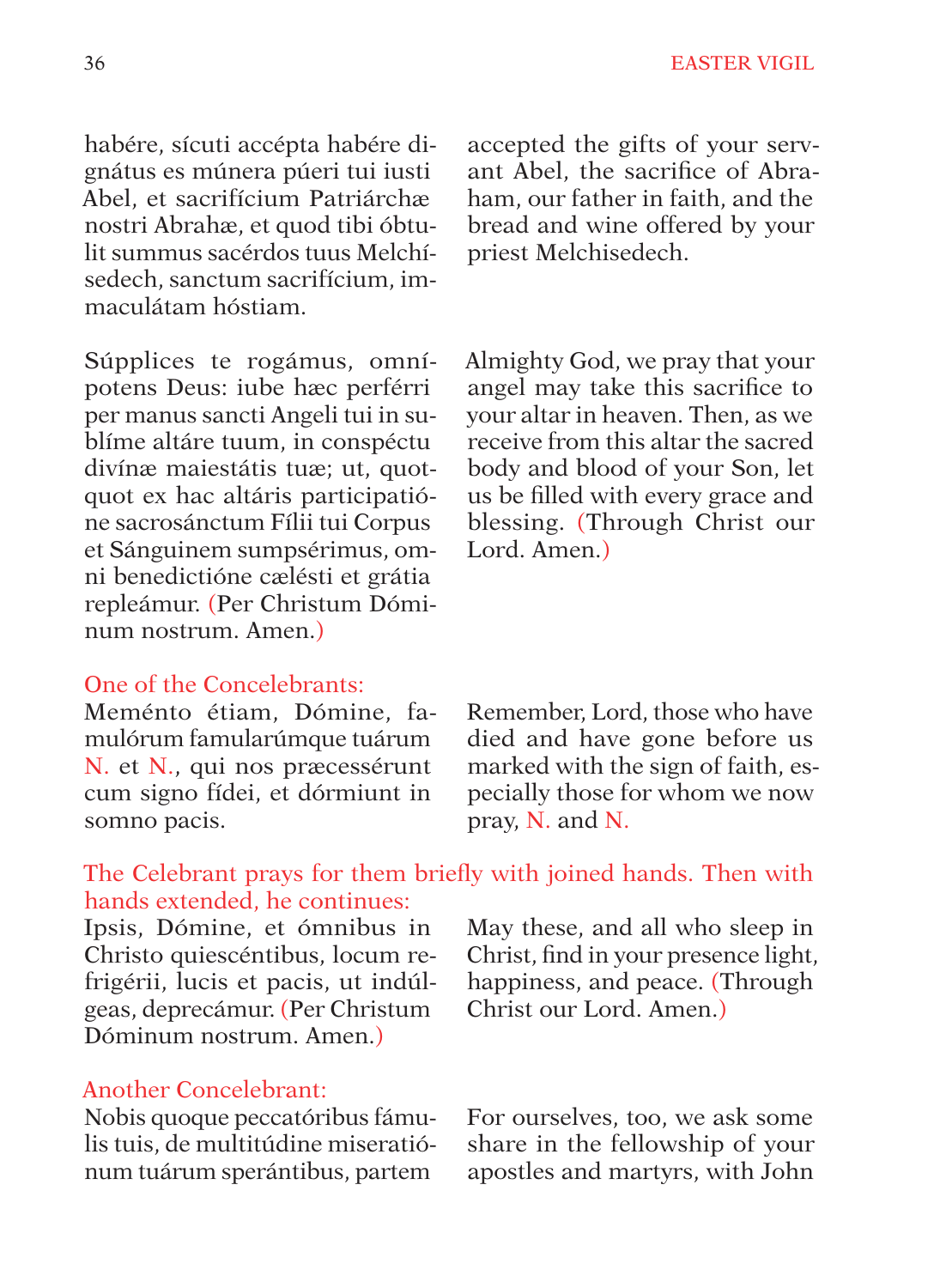áliquam et societátem donáre dignéris cum tuis sanctis Apóstolis et Martýribus: cum Ioánne, Stéphano, Matthía, Bárnaba, (Ignátio, Alexándro, Marcellíno, Petro, Felicitáte, Perpétua, Agatha, Lúcia, Agnéte, Cæcília, Anastásia) et ómnibus Sanctis tuis: intra quorum nos consórtium, non æstimátor mériti, sed véniæ, quæ´sumus, largítor admítte. Per Christum Dóminum nostrum.

The Celebrant:

Per quem hæc ómnia, Dómine, semper bona creas, sanctíficas, vivíficas, benedícis, et præstas nobis.

#### The Concelebrants:

Per ipsum, et cum ipso, et in ipso, est tibi Deo Patri omnipoténti, in unitáte Spíritus Sancti, omnis honor et glória per ómnia sæcula sæculórum.

R<sup>∫</sup> . Amen.

the Baptist, Stephen, Matthias, Barnabas, (Ignatius, Alexander, Marcellinus, Peter, Felicity, Perpetua, Agatha, Lucy, Agnes, Cecilia, Anastasia) and all the saints. Though we are sinners, we trust in your mercy and love. Do not consider what we truly deserve, but grant your forgiveness.

Through Christ our Lord.

Through him you give us all these gifts. You fill them with life and goodness, you bless them and make them holy.

Through him, with him, in him, in the unity of the Holy Spirit, all glory and honor is yours, almighty Father, for ever and ever.

R<sup>∫</sup> . Amen.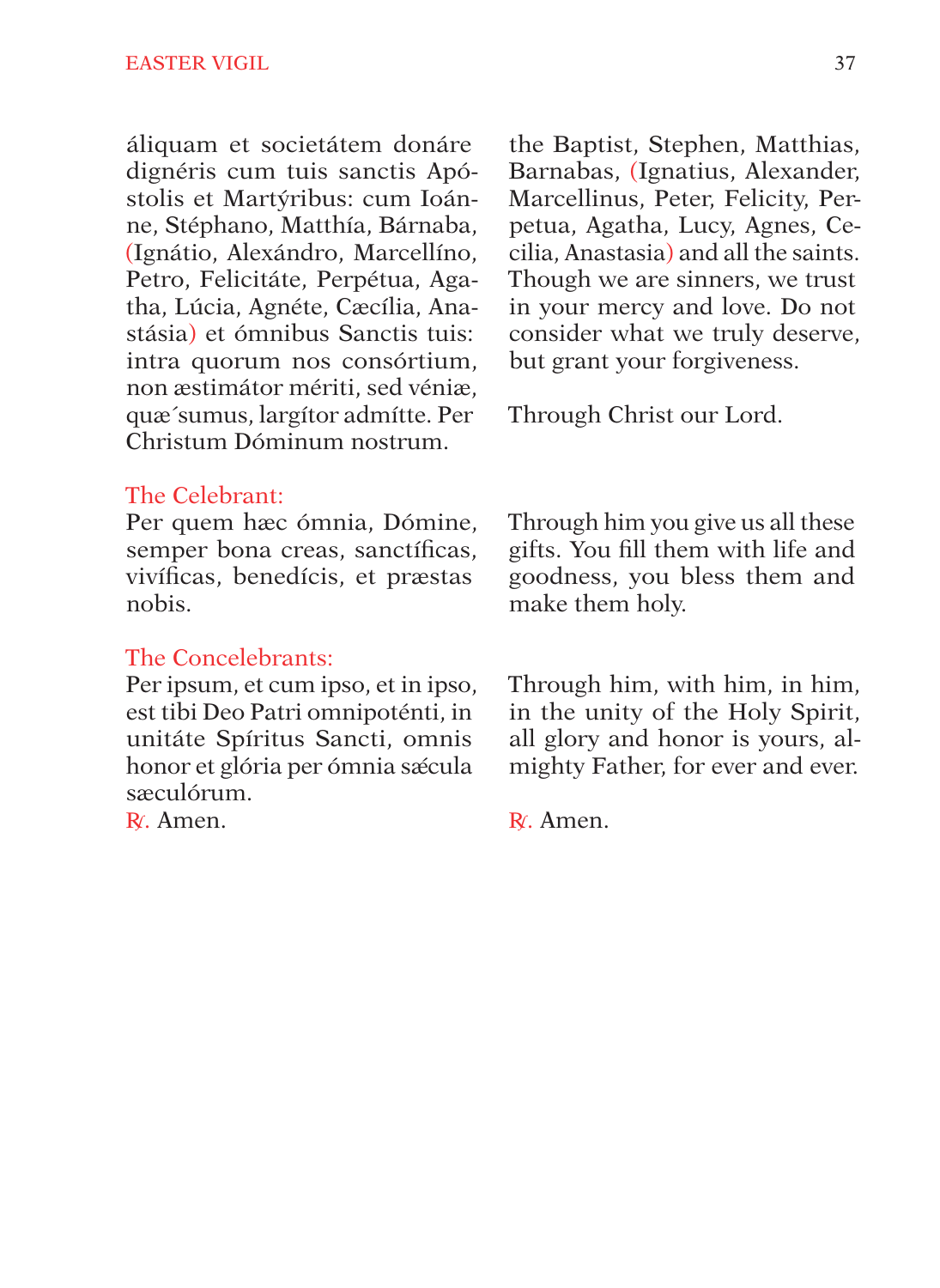# **COMMUNION RITE**

# The Celebrant:

divína institutióne formáti, audémus dícere<sup>.</sup>

Præcéptis salutáribus móniti, et Let us pray with confidence to the Father in the words our Saviour gave us:



Pa-ter noster, qui es in cælis: sancti-fi-cé-tur nomen



tu-um; advé-ni-at regnum tuum; fi-at volúntas tu-a,





sic-ut et nos dimít-timus debitóribus nostris; et ne nos



indúcas in tenta-ti- ó-nem; sed líbera nos a ma-lo.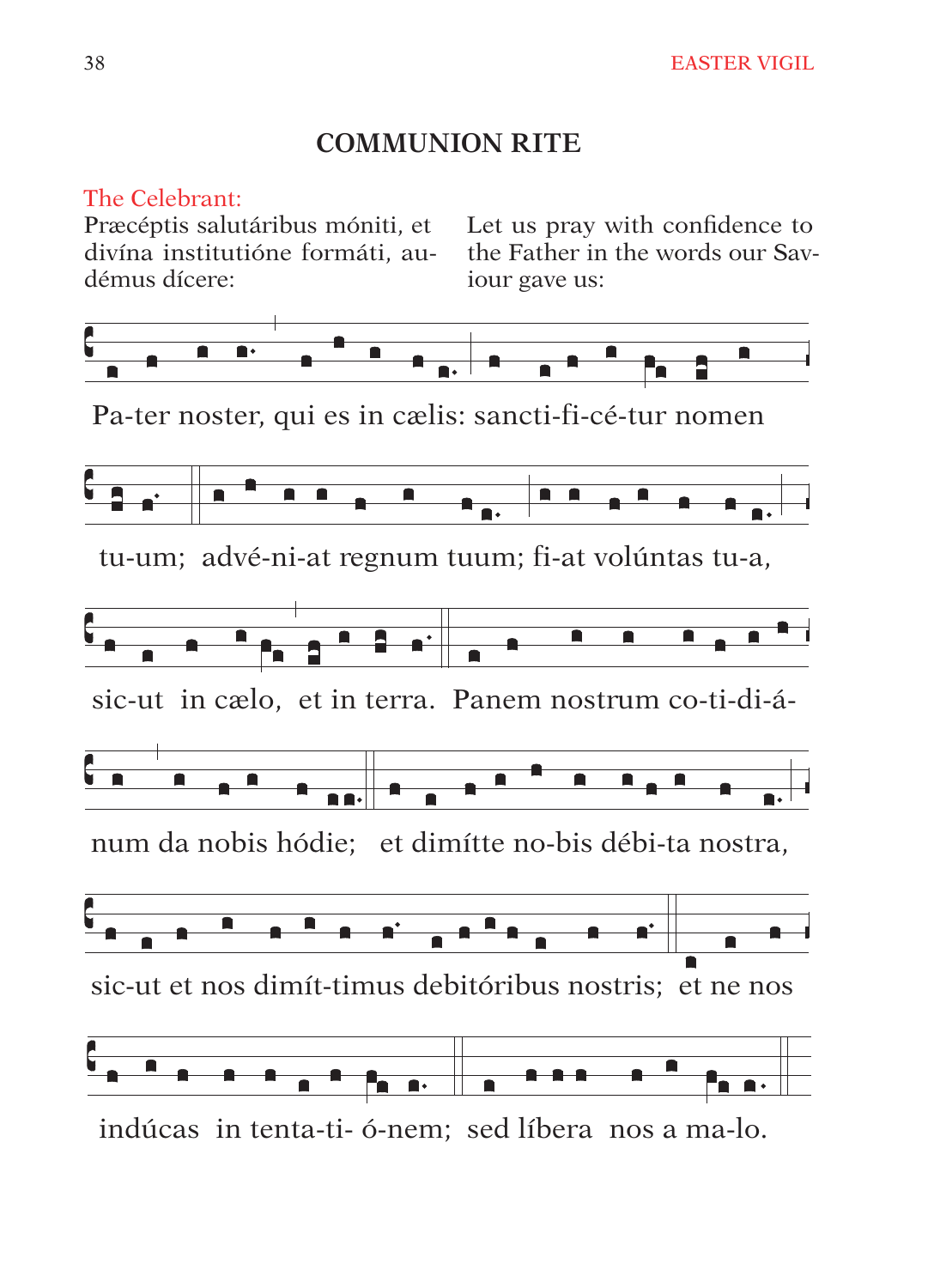#### The Celebrant:

Líbera nos, quæsumus, Dómine, ab ómnibus malis, da propítius pacem in diébus nostris, ut, ope misericórdiæ tuæ adiúti, et a peccáto simus semper líberi et ab omni perturbatióne secúri: exspectántes beátam spem et advéntum Salvatóris nostri Iesu Christi.

Deliver us, Lord, from every evil, and grant us peace in our day. In your mercy keep us free from sin and protect us from all anxiety as we wait in joyful hope for the coming of our Savior, Jesus Christ.

#### The people end the prayer with the acclamation:

|                            | Quia tuum est regnum, et poté For the kingdom, the power, and |
|----------------------------|---------------------------------------------------------------|
| stas, et glória in sæcula. | the glory are yours, now and for-                             |
|                            | ever.                                                         |

#### The Celebrant:

Dómine Iesu Christe, qui dixísti Apóstolis tuis: Pacem relínquo vobis, pacem meam do vobis: ne respícias peccáta nostra, sed fidem Ecclésiæ tuæ; eámque secúndum voluntátem tuam pacificáre et coadunáre dignéris. Qui vivis et regnas in sæcula sæculórum. R<sup>∫</sup> . Amen.

#### The Celebrant:

Pax Dómini sit semper vobíscum. R∫. Et cum spíritu tuo.

The Deacon or the Celebrant: Offérte vobis pacem.

All make a sign of peace.

Lord Jesus Christ, you said to your apostles: "I leave you peace, my peace I give you", look not on our sins, but on the faith of your Church, and grant us the peace and unity of your kingdom where you live for ever and ever.

R<sup>∫</sup> . Amen.

The Peace of the Lord be with you always. R∫. And also with you.

Let us offer each other the sign of peace.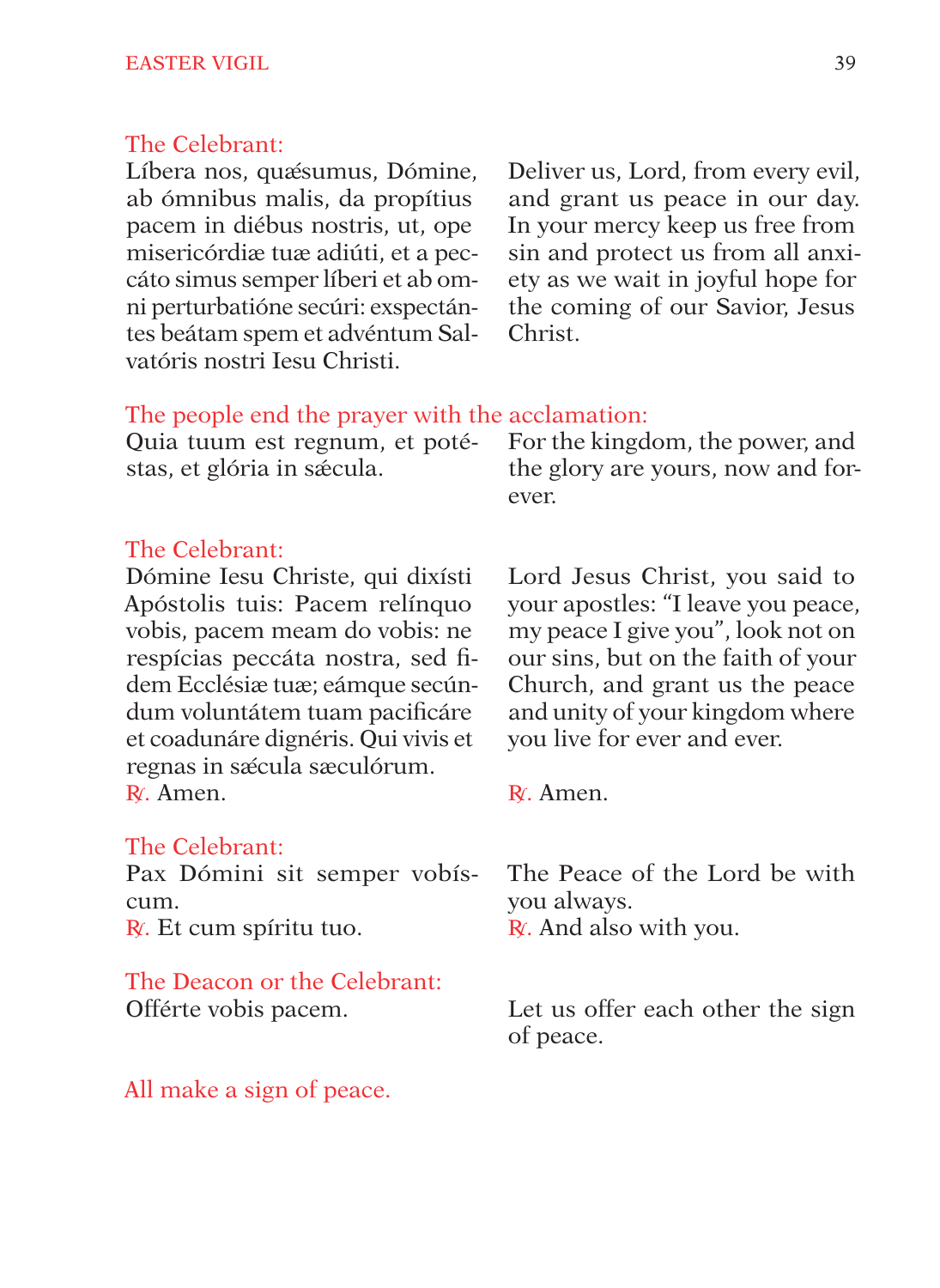# Breaking of the Bread

#### The Celebrant says inaudibly:

Hæc commíxtio Córporis et Sánguinis Dómini nostri Iesu Christi fiat accipiéntibus nobis in vitam ætérnam

May this mingling of the body and blood of our Lord Jesus Christ bring eternal life to us who receive it

# Agnus De-i, qui tol-lis peccá-ta mun-di: mi-sequi tol-lis no-bis. Agnus Deré-re i. peccá-ta mun-di: mi-se-ré- re no-bis. A- gnus Dei, qui tol-lis peccá-ta mun-di: dona no-bis pacem.

#### All sing:

#### The Celebrant says inaudibly:

Dómine Iesu Christe, Fili Dei vivi, qui ex voluntáte Patris, cooperánte Spíritu Sancto, per mortem tuam mundum vivificásti: líbera me per hoc sacrosánctum Corpus et Sánguinem tuum ab ómniLord Jesus Christ. Son of the living God, by the will of the Father and the work of the Holy Spirit your death brought life to the world. By your holy body and blood free me from all my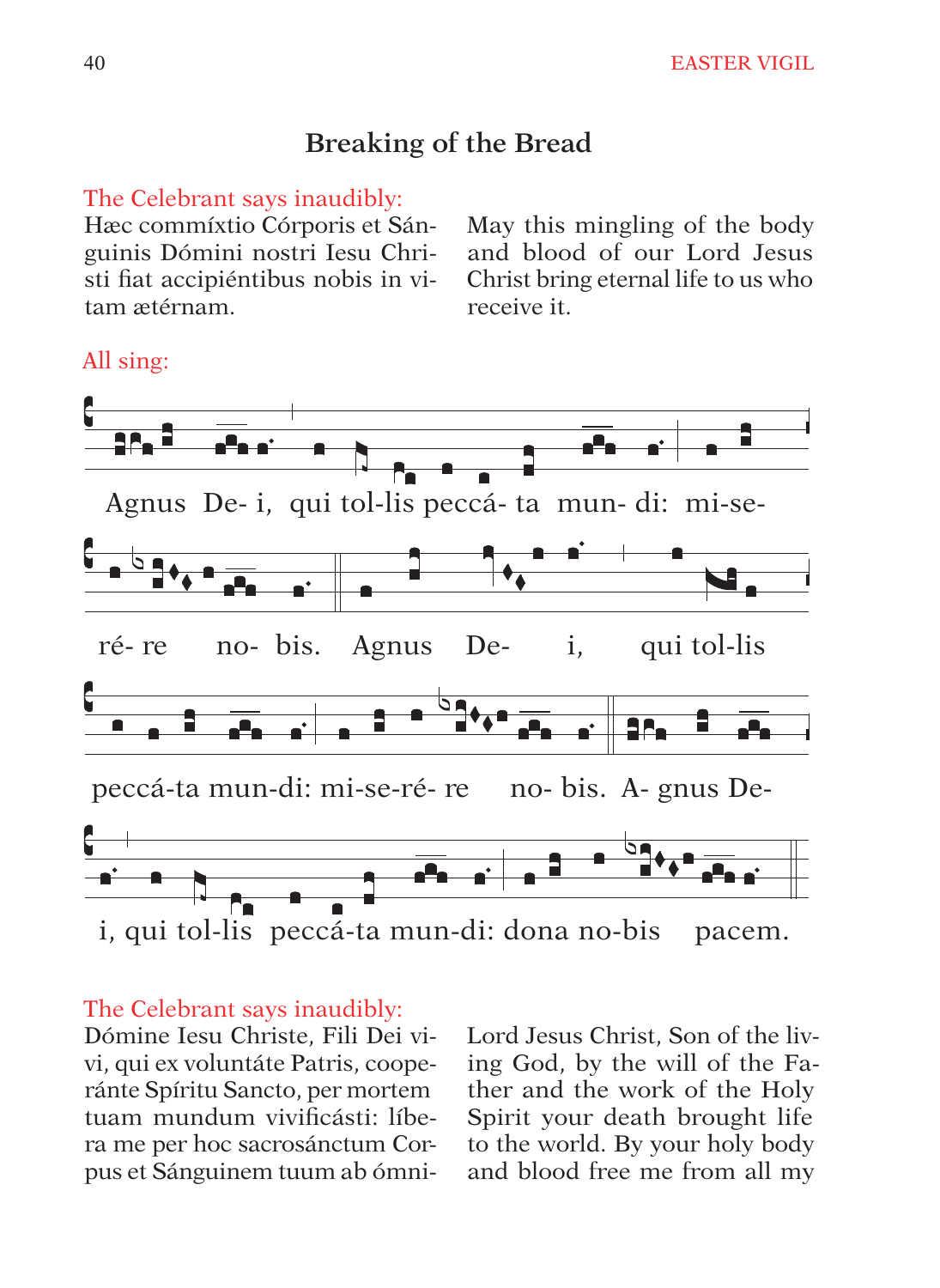bus iniquitátibus meis et univérsis malis: et fac me tuis semper inhærére mandátis, et a te numquam separári permíttas.

#### Or:

Percéptio Córporis et Sánguinis tui, Dómine Iesu Christe, non mihi provéniat in iudícium et condemnatiónem: sed pro tua pietáte prosit mihi ad tutaméntum mentis et córporis, et ad medélam percipiéndam.

#### The Celebrant:

Ecce Agnus Dei, ecce qui tollit peccáta mundi. Beáti qui ad cenam Agni vocáti sunt.

#### The faithful:

Dómine, non sum dignus ut intres sub tectum meum, sed tantum dic verbo, et sanábitur ánima mea.

sins and from every evil. Keep me faithful to your teaching, and never let me be parted from you.

Lord Jesus Christ, with faith in your love and mercy I eat your body and drink your blood. Let it not bring me condemnation, but health in mind and body.

This is the Lamb of God who takes away the sins of the world. Happy are those who are called to his supper.

Lord, I am not worthy to receive you, but only say the word and I shall be healed.

#### **Communion Antiphon**

1 Cor 5, 7-8

Pascha nostrum immolátus est Christus; ítaque epulémur in ázymis sinceritátis et veritátis, allelúia.

Christ has become our Paschal Sacrifice; let us feast with the unleavened bread of sincerity and truth, alleluia.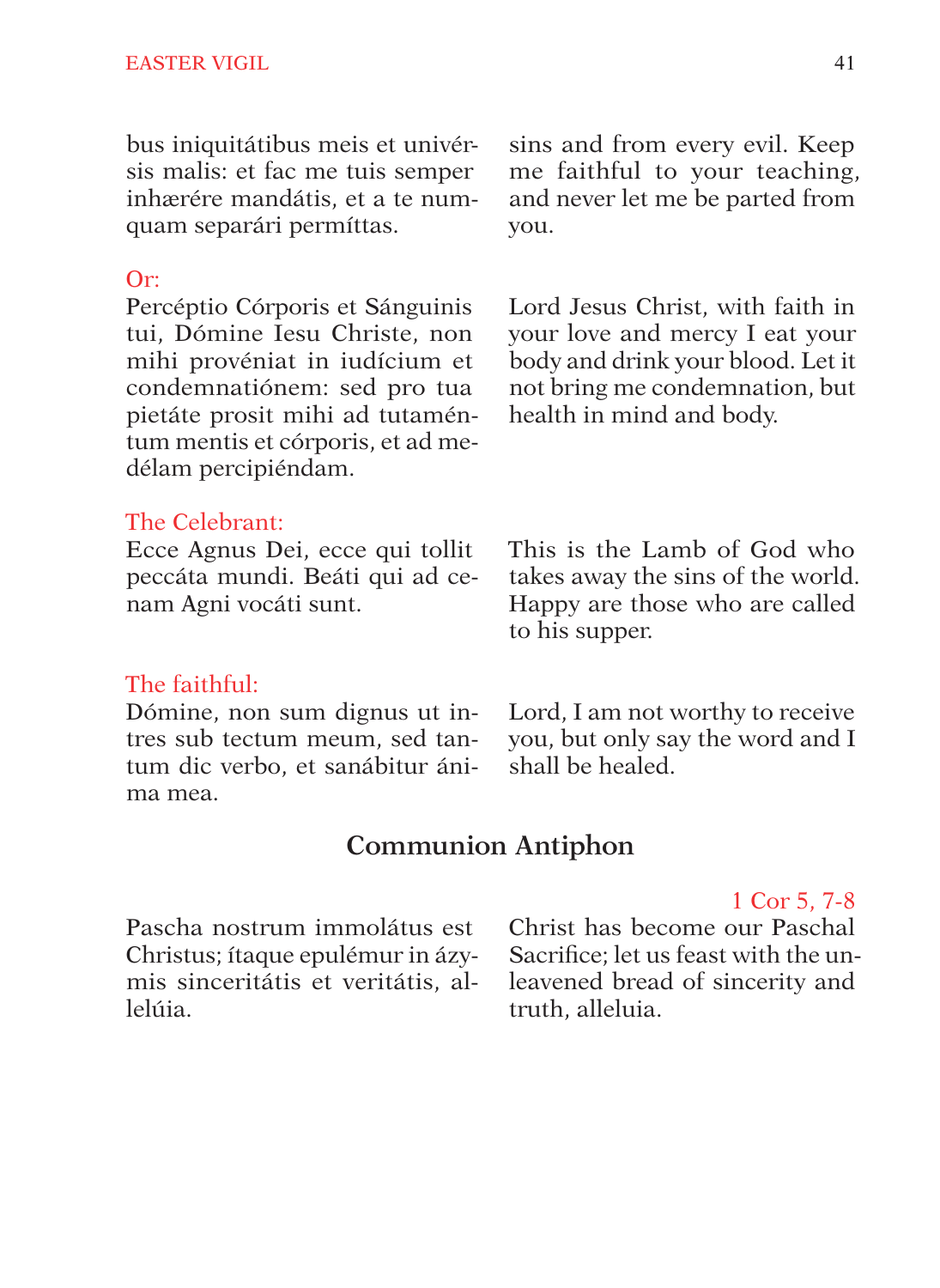# **Prayer After Communion**

Orémus.

Spíritum nobis, Dómine, tuæ caritátis infúnde, ut, quos sacraméntis paschálibus satiásti, tua fácias pietáte concórdes. Per Christum.

R<sup>∫</sup> . Amen.

Let us pray.

Lord, you have nourished us with your Easter sacraments. Fill us with your Spirit and make us all one in peace and love. We ask this through Christ our Lord. R<sup>∫</sup> . Amen.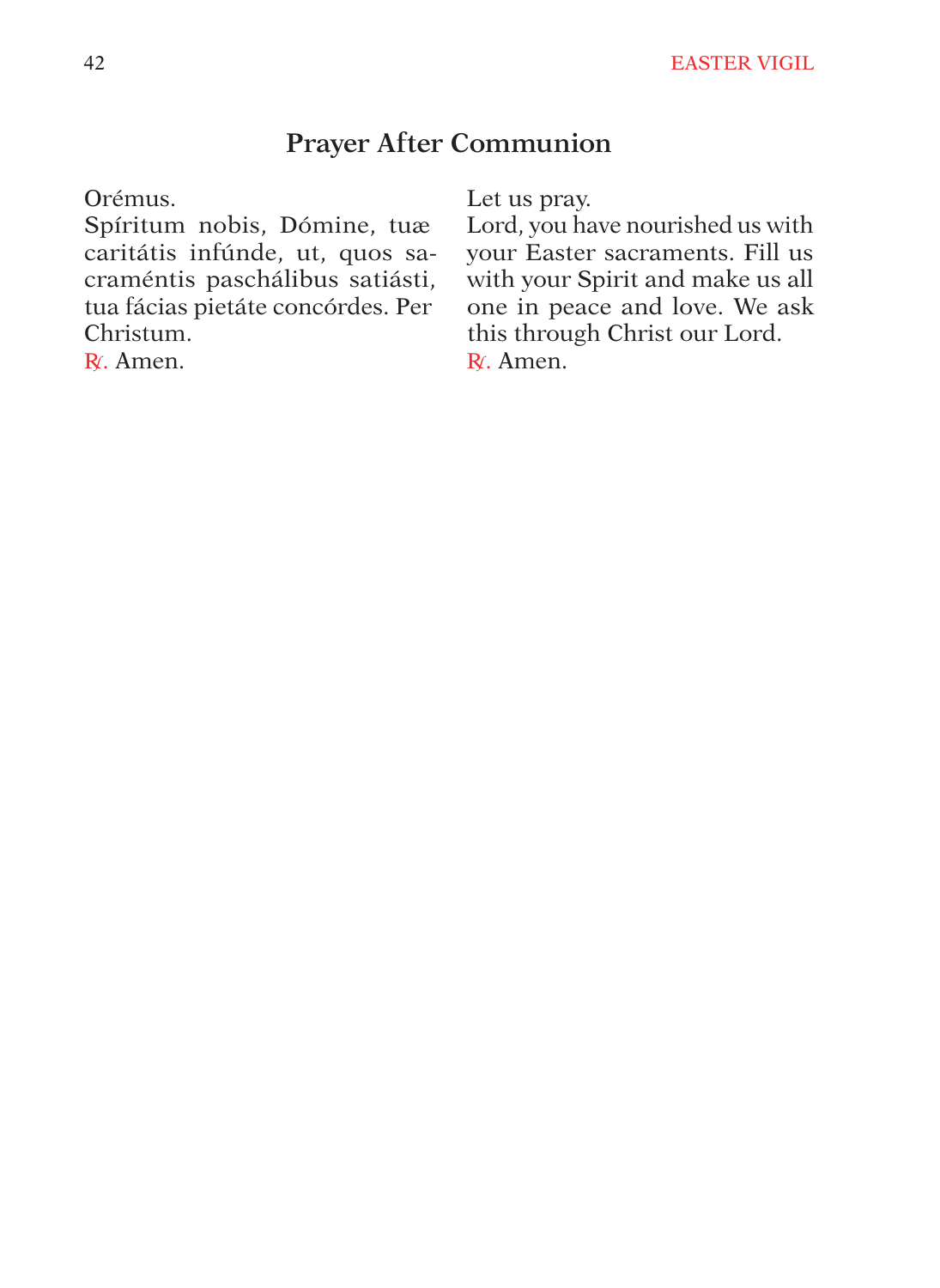# **CONCLUDING RITE**

# **Solemn Blessing**

### The Celebrant:

Dóminus vobíscum. R<sup>∫</sup> . Et cum spíritu tuo.

Benedícat vos omnípotens Deus, hodiérna interveniénte sollemnitáte pascháli, et ab omni miserátus deféndat incursióne peccáti.

R<sup>∫</sup> . Amen.

Et qui ad ætérnam vitam in Unigéniti sui resurrectióne vos réparat, vos præmiis immortalitátis adímpleat.

R<sup>∫</sup> . Amen.

Et qui, explétis passiónis domínicæ diébus, paschális festi gáudia celebrátis, ad ea festa, quæ lætítiis peragúntur ætérnis, ipso opitulánte, exsultántibus ánimis veniátis.

R∕ Amen.

Benedícat vos omnípotens Deus, Pater, et Fílius, H et Spíritus Sanctus.

R<sup>∫</sup> . Amen.

The Lord be with you. R⊄. And also with you.

May almighty God bless you on this solemn feast of Easter, and may He protect you against all sin.

R<sup>∫</sup> . Amen.

Through the Resurrection of His Son, God has granted us healing. May He fulfill his promises and bless you with eternal life. R<sup>∫</sup> . Amen.

You have mourned for Christ's sufferings; now you celebrate the joy of His Resurrection. May you come with joy to the feast which lasts forever.

R∕ Amen.

May almighty God bless you, the Father, and the Son,  $\mathbf{\ddot{H}}$  and the Holy Spirit.

R<sup>∫</sup> . Amen.